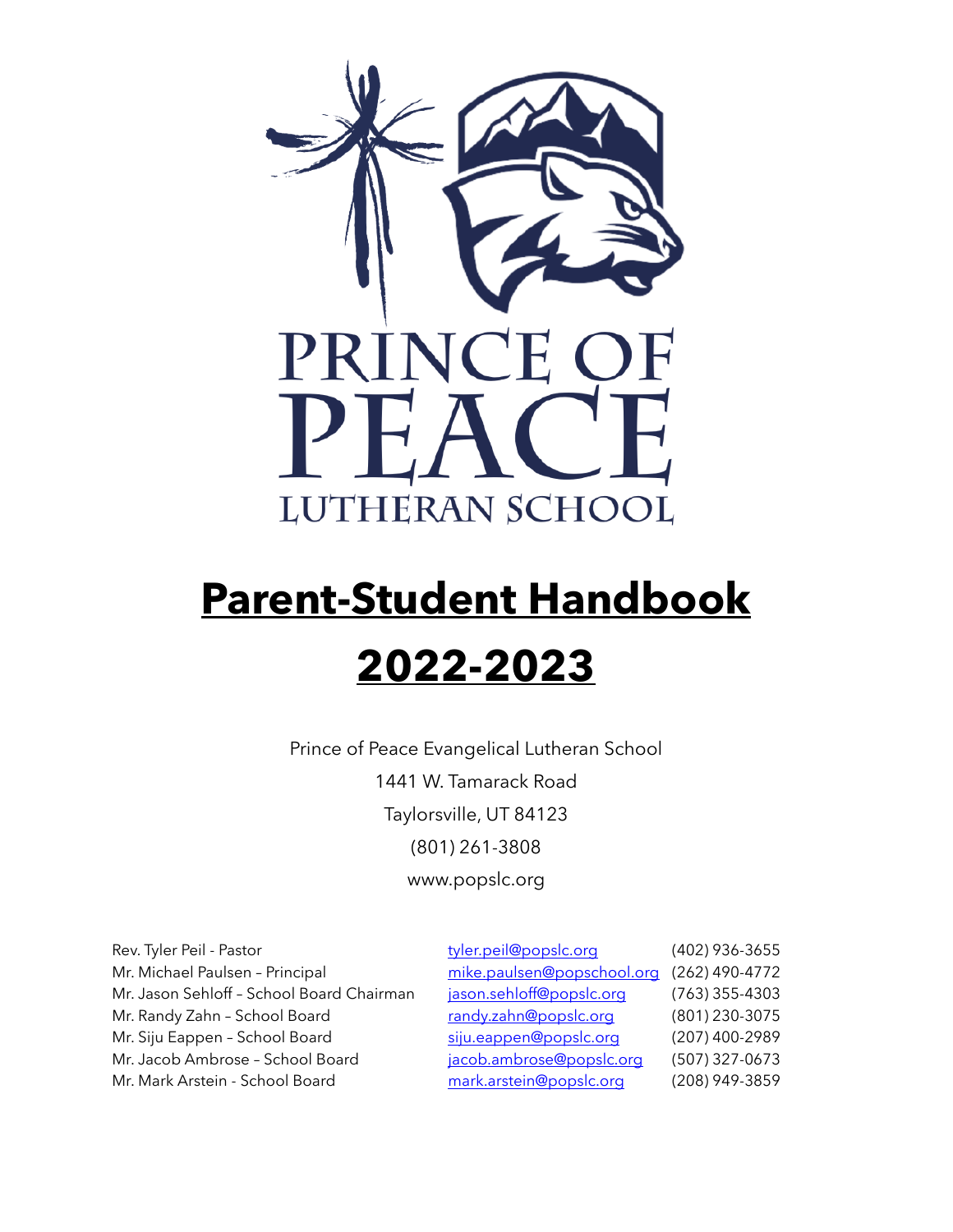# **INDEX**

| Wisconsin Ev. Lutheran Synod (WELS)p.4          |  |
|-------------------------------------------------|--|
| Enrollment Policy & Acceptance Policyp.4        |  |
|                                                 |  |
|                                                 |  |
|                                                 |  |
|                                                 |  |
|                                                 |  |
|                                                 |  |
|                                                 |  |
|                                                 |  |
|                                                 |  |
|                                                 |  |
|                                                 |  |
|                                                 |  |
| Illegal Substances & Weapons Policy p.9         |  |
|                                                 |  |
|                                                 |  |
|                                                 |  |
|                                                 |  |
|                                                 |  |
|                                                 |  |
|                                                 |  |
|                                                 |  |
|                                                 |  |
| Arrival, Daily Schedule, & School Security p.14 |  |
|                                                 |  |
|                                                 |  |
|                                                 |  |
|                                                 |  |

| Missing / Unfinished School Work Policy p.20          |
|-------------------------------------------------------|
| <b>Excessive Missing / Unfinished Work Policyp.20</b> |
|                                                       |
|                                                       |
|                                                       |
|                                                       |
|                                                       |
|                                                       |
|                                                       |
|                                                       |
|                                                       |
|                                                       |
|                                                       |
| Education Assistance Program (EAP)p.25                |
|                                                       |
|                                                       |
|                                                       |
|                                                       |
|                                                       |
| Rights of Custodial & Non-Custodial Parents p.27      |
|                                                       |
|                                                       |
|                                                       |
|                                                       |
|                                                       |
|                                                       |
|                                                       |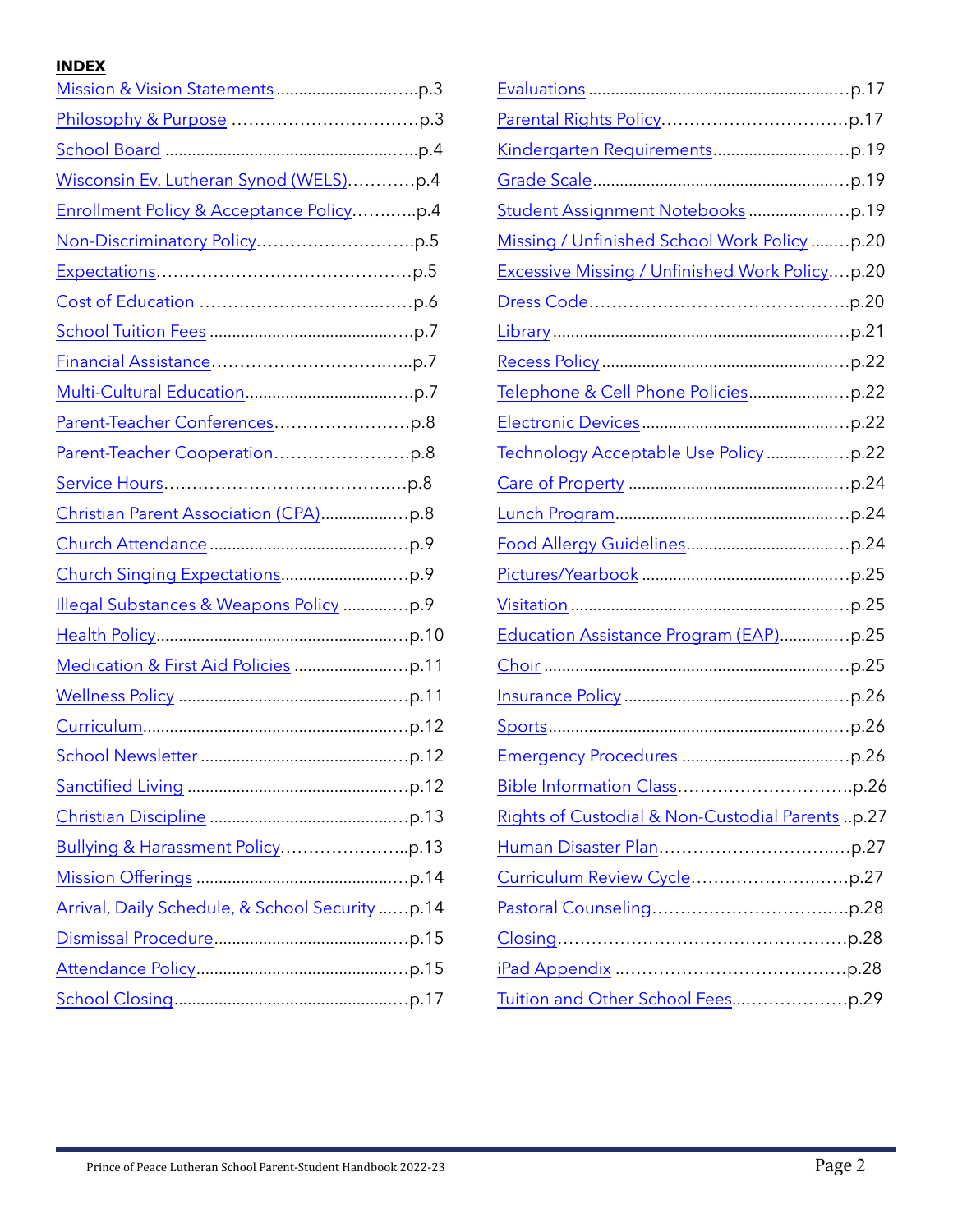#### <span id="page-2-0"></span>**MISSION STATEMENT**

Prince of Peace Lutheran Elementary School exists to nurture its children and reach out to the community with a Christ-centered, quality education while assisting parents in spiritual, academic, social, and physical training for their children.

#### **VISION STATEMENTS**

Since our lives are to focus on Jesus, since all we do is to glorify and serve our Lord, since we want to prepare our children to live such lives, then Prince of Peace Lutheran School (PoP) must help to accomplish the purpose of helping children fear and love the Lord. This is done as the school strives to achieve the following objectives:

- 1. To provide systematic and thorough instruction in God's Word;
- 2. To teach all secular subjects in the light of God's Word;
- 3. To strive for academic excellence in the teaching of the basic elementary and junior high school curriculum;
- 4. To provide children with a Christian school community, a place in which words and actions reflect a belief in God's love for all people;
- 5. To give pupils a daily opportunity to live their faith through fellowship;
- 6. To provide a rich devotional life centered in God's Word;
- 7. To support Christian parenthood and home life, which are the bases of human society;
- 8. To teach the children to use their time, talents and treasures to glorify God in a life of faithful service;
- 9. To encourage pupils to live as obedient citizens of their country;
- 10.To honor the legal rights of both parents and students;
- 11.To strengthen the congregation and the Church-at-large through the training of their future members;
- 12.To teach and encourage children to be faithful witnesses for Christ; and
- 13.To encourage young Christians to enter the teaching or preaching ministry.

#### <span id="page-2-1"></span>**PHILOSOPHY**

Prince of Peace Lutheran School is founded upon these eternal truths as revealed in God's inerrant Word, the Holy Scriptures:

- 1. The LORD gave parents the primary responsibility for the Christian training of their children (Deuteronomy 6:6-9, Ephesians 6:4).
- 2. The LORD also gave to His Church, and therefore to each Christian congregation the responsibility to train its children according to the Scriptures (Matthew 28:20; John 21:15-17; Ephesians 4:11-12).
- 3. A congregation calls pastors and teachers to function in its midst as ministers of the Word of God (I Corinthians 12:28-29; Ephesians 4:11-12).
- 4. The Holy Scriptures are God's Word. As such, they are inspired, inerrant, infallible and supreme in all matters regarding conduct, discipline, curriculum, and all matters relating to the operation of Prince of Peace Lutheran School (II Peter 1:21; II Timothy 3:16; John 17:17; John 10:35; II Peter 3:13-18).
- 5. There is only one true God Father, Son, and Holy Spirit and He reveals Himself in the Holy Scriptures (I Timothy 2:5; Matthew 3:16-17; Matthew 28:19).
- 6. God created all things in six days and created man as the crown of His creation (Genesis 1; Psalm 8:3-8).
- 7. Man's fall into sin has corrupted the nature of every human being, making all people guilty of sin and, therefore, subject to damnation (Isaiah 64:6; Romans 3:9-19, 23; Romans 5:12-16; Romans 6:23).
- 8. God through His grace, love and mercy sent His only Son, Jesus Christ, our Savior, to keep God's Law in our stead and to suffer and die to pay for all sins of all people (John 3:16; Romans 5:6-8; I John 2:2).
- 9. All who believe, through the work of the Holy Spirit, that Jesus is their Savior receive forgiveness of sins, life, and salvation (Romans 5:1; Romans 8:1; Titus 3:4-7).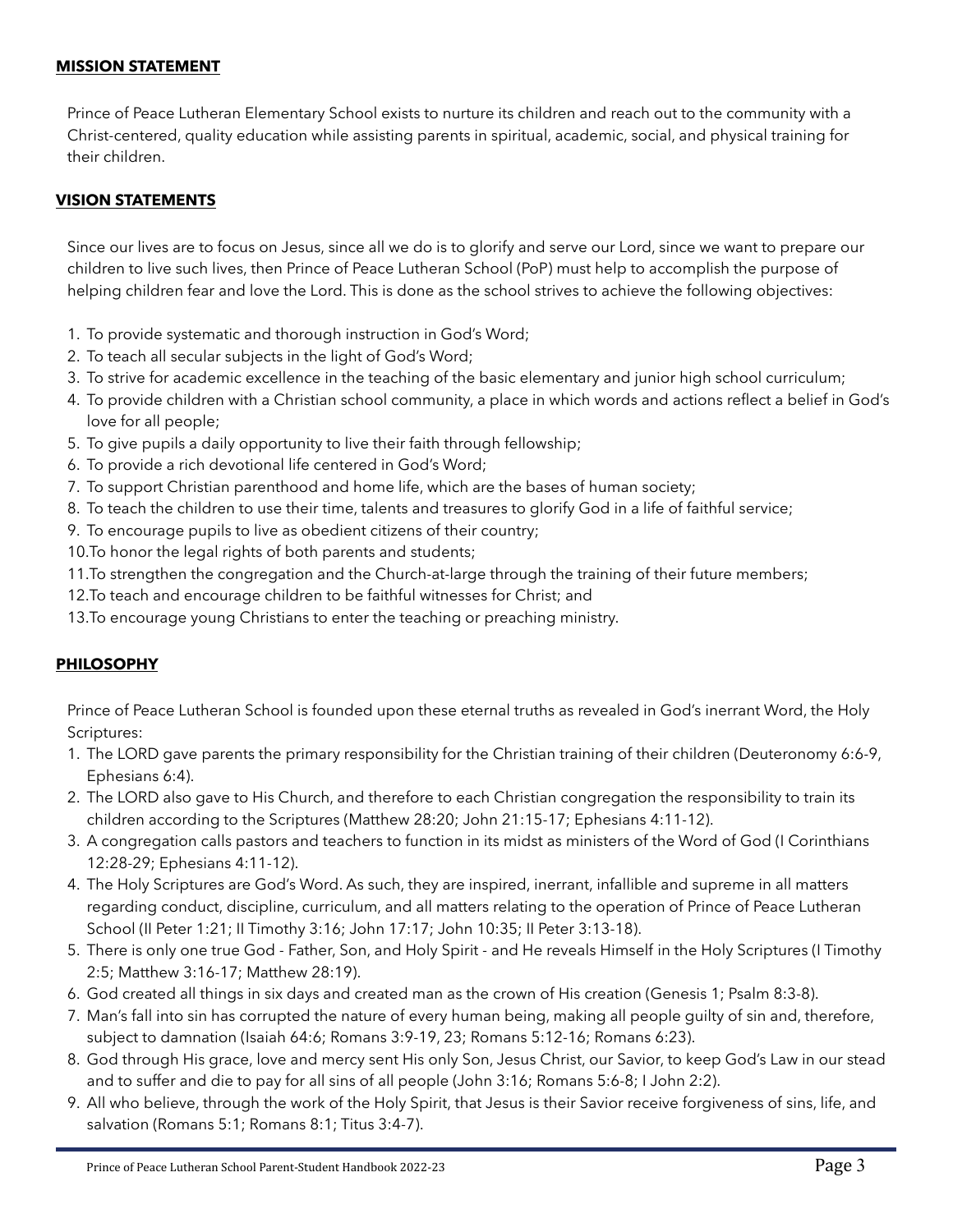10. As a believer in Jesus, a Christian will strive to show his or her love to God by using his or her God-given gifts and talents to help spread the Word of God. Each will also help his or her fellow Christians and all people in every way that is consistent with God's Word (Matthew 28:19; Matthew 25:31-46; Psalm 51:10-13; II Corinthians 5:14-15).

These eternal truths are the foundation of Prince of Peace congregation and Lutheran elementary school, its curriculum, its discipline, and all of its activities. Through its school and other educational programs, Prince of Peace Lutheran Church strives to provide faithfully for the eternal welfare of each child and to guide that child in the maximum development of the spiritual, physical and mental abilities given by God.

# **PURPOSE**

Prince of Peace Evangelical Lutheran School is an integral part of Prince of Peace Evangelical Lutheran Church. Final authority for all decisions of property and policy are vested in the voters of Prince of Peace Evangelical Lutheran Church. The affairs of the school are administered by the School Board, which consists of our Pastor(s), our school's Principal, the congregation President and Vice-President and all voting members of Prince of Peace Evangelical Lutheran Church elected to serve on the School Board.

Parents having questions with regard to the established policies or their implementation may bring such questions to the School Board through the Principal, Pastor(s), or another board member.

#### <span id="page-3-0"></span>**SCHOOL BOARD**

Prince of Peace Evangelical Lutheran School is under the supervision of the School Board elected by the voting assembly of Prince of Peace Lutheran Church. The purpose of the board is to ensure the education at Prince of Peace is carried out in an effective manner in accordance with the principles of a Christ-centered education.

#### <span id="page-3-1"></span>**RELATIONSHIP WITH THE WISCONSIN EVANGELICAL LUTHERAN SYNOD (WELS)**

Prince of Peace Ev. Lutheran Church is a member of the Wisconsin Evangelical Lutheran Synod. We receive blessings and are able to partner with multiple ministry opportunities through our WELS connections both at home in the US and around the world. Specifically, our Prince of Peace Lutheran School is able to utilize both Nebraska district and synodical resources and services to achieve our mission.

#### <span id="page-3-2"></span>**ENROLLMENT POLICY**

The primary purpose of our Christian Elementary School is to assist families in providing a Christ-centered education for the children of our congregation and community.

Any child transferring from another school must obtain a report from his or her previous school indicating that he or she has satisfactorily completed the requirements of his or her grade level.

It is expected that all children entering our school provide the school with a copy of the child's birth certificate for the permanent records of the school.

#### **ACCEPTANCE POLICY**

For students wishing to transfer from another school to Prince of Peace, there are certain criteria which need to be addressed. They are as follows:

✞ The School Board may review the admittance of any students wishing to enroll.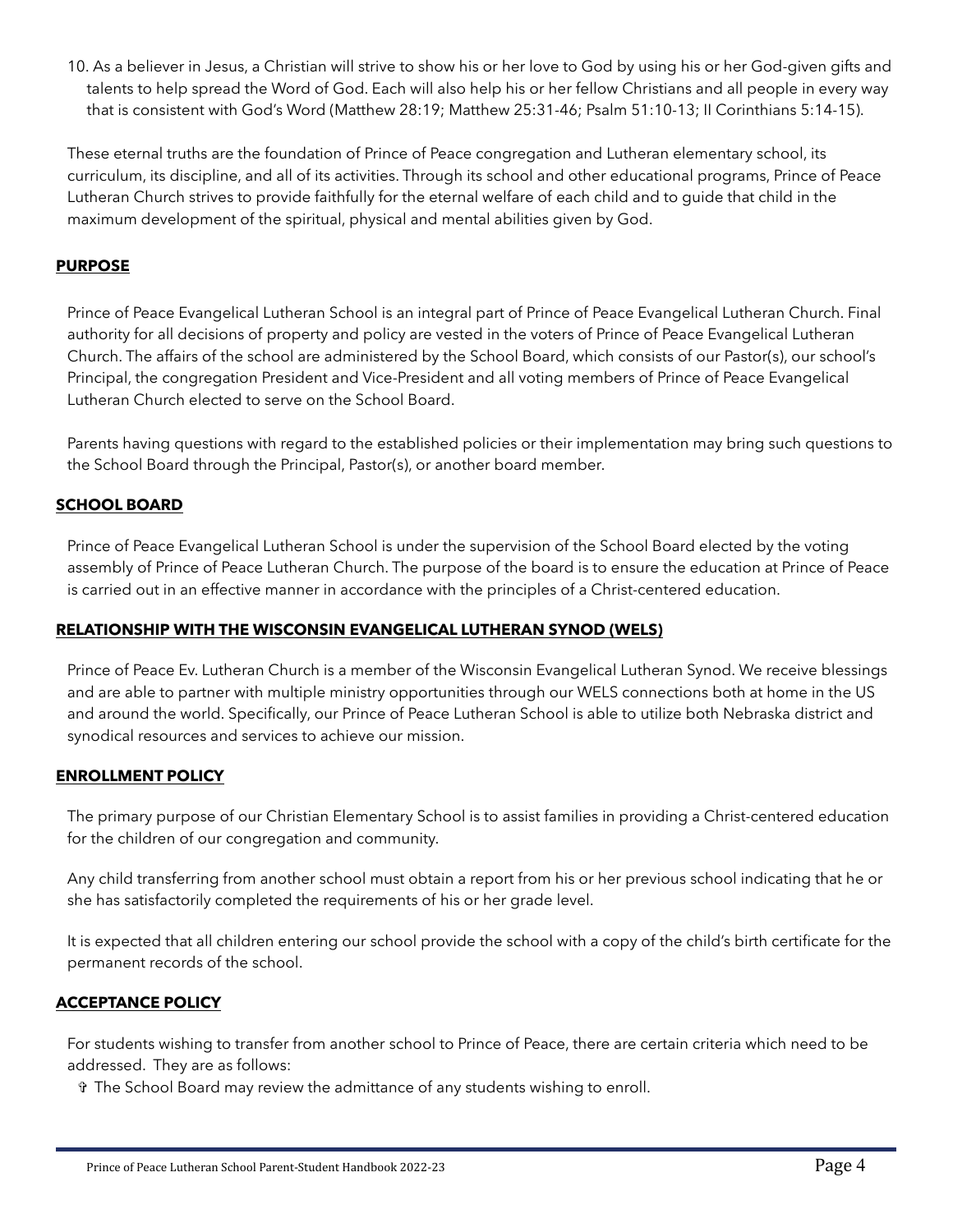- ✞ All incoming students must be able to pass a grade-appropriate standardized test to be enrolled. All incoming students must present standardized test scores to determine grade-appropriate placement starting in second grade.
- ✞ We encourage all parents of non-WELS students take a basic Bible Information Class with our pastor. This is a great benefit to the family, and the parents get a better understanding of what their children are learning in school.
- ✞ Transfer records must show that the student has met the academic standards for the grade level. This includes any teacher recommendations from the previous school.
- *\* These criteria are subject to change at the Prince of Peace School Board's discretion, in consultation with the principal.*

#### <span id="page-4-0"></span>**NON-DISCRIMINATORY POLICY**

Prince of Peace Evangelical Lutheran School admits students of any sex, race, color, national and ethnic origin to all the rights and privileges, programs, and activities generally accorded or made available to students at the school. It does not discriminate on the basis of sex, race, color, national or ethnic origin in administration of educational policies, admission policies, and athletic and other school administered programs.

#### <span id="page-4-1"></span>**EXPECTATIONS**

#### *Parents and students can expect that Prince of Peace Lutheran School faculty and staff will:*

- 1. Be prepared for the classes taught.
- 2. Have a servant attitude in their approach to ministry.
- 3. Carefully assess each child's individual abilities.
- 4. Encourage each student to work to his or her potential.
- 5. Have a willingness to assist students.
- 6. Be available at school for students and parents between 7:40 AM and 4:00 PM.
- 7. Speak well of Prince of Peace Lutheran School students and their families.
- 8. Express the joy of carrying out the Gospel ministry at Prince of Peace Lutheran School.
- 9. Pray for the students and families of Prince of Peace Lutheran School.

#### *The Prince of Peace Lutheran School faculty and staff expect that students will:*

- 1. Have a willingness to participate, cooperate, and learn.
- 2. Take responsibility for class assignments and projects.
- 3. Complete all assignments on time using one's God-given talents to their fullest.
- 4. Conduct themselves in a manner that demonstrates Christian love.
- 5. Go to the classroom teacher when there is a question or problem regarding class work.
- 6. Challenge themselves to succeed at the highest possible level.
- 7. Understand and reflect the joys and blessings of the Gospel ministry carried out at Prince of Peace.
- 8. Pray for parents and the Prince of Peace staff.

#### *The Prince of Peace Lutheran School faculty and staff expect that parents will:*

- 1. Regularly attend worship services with your child.
- 2. Have your child at school and ready for the day by 8:30 AM bell.
- 3. Encourage your child to use his/her God-given talents to the best of his/her ability.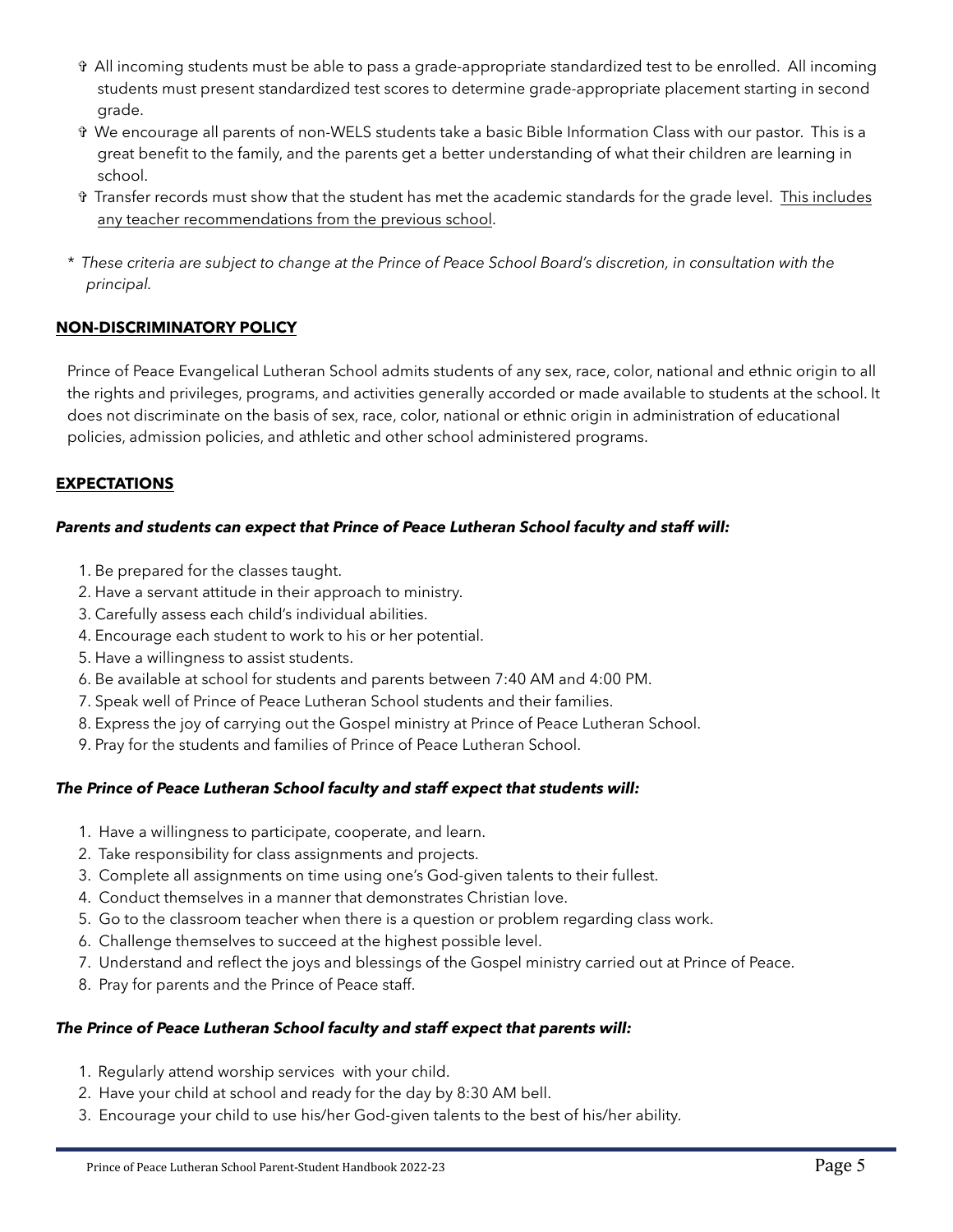- 4. Regularly discuss school with your child & ensure that homework is finished.
- 5. Encourage your child to seek help from his/her teacher when questions or concerns arise.
- 6. Discuss your child's progress with his/her teachers.
- 7. Share with your child and others the blessings of Christian education.
- 8. Speak well of your child's teacher and the Prince of Peace Lutheran School staff.
- 9. Pray for all children and staff at Prince of Peace Lutheran School.

#### *When home, church, and school cooperate and partner under God's guidance, great things happen!*

#### <span id="page-5-0"></span>**COST OF EDUCATION**

Prince of Peace Evangelical Lutheran Church is dedicated to Christian education. Therefore, a substantial portion of the cost of operating the school is subsidized by the offerings of the congregation. In this way, Prince of Peace Evangelical Lutheran Church shares the cost of attending the school with the parents of our students. Yearly school tuition and fee information is available online, as well on a separate sheet within the school information packet. If additional information is needed, please contact a school board member, the Principal, or school office. Registration, book, and tuition fees are reviewed by the School Board on an annual basis. Any changes to the tuition schedule are brought before the Voters' Assembly for its approval each year. Member tuition rates are available only to families who are members at the start of the school year. The School Board will make all final decisions regarding the payment category under which individual families fall.

#### *Note: Registration and Book Portion of Tuition are non-refundable. Exceptions may be made in extreme situations at the discretion of the School Board.*

#### **Delinquent Tuition Payments, School Year Carryover**

If you wish to enroll your son or daughter in school, all tuition/fees/other payments (i.e. Extended Care, etc.) from the previous school year must be paid in full. If this is not possible due to certain circumstances, you must meet with the School Board prior to the beginning of the school year to discuss the best method for paying any outstanding balance.

#### **Outstanding Tuition Balance, Withdrawing a Child from School**

We understand that there are situations that may arise when you are required to withdraw your son or daughter from school. If a balance on your tuition/fees/other payments is owed or past due, we request you fulfill all payments within two weeks of withdrawal. Arrangements must be made, otherwise, with the School Board Chairman, who will bring any requests to the School Board. If prompt payment is not received, the School Board reserves the right to pursue legal means to recover any outstanding balance. Transcripts and all school records are withheld until good funds are received. A two-week written notice of withdrawal must be given to the Principal, secretary, or school board chairman.

#### **Refund of Tuition and Fees**

A family who decides to withdraw their child(ren) from school during the school year should inform the principal and the school office as soon as the decision is made. We require a two-week notice in writing given to the principal or school office. The school office will inform the family if any refund of tuition is warranted, or if there are any outstanding payments (tuition, fees, extended care, etc.) to be paid. Tuition is refundable on a prorated basis based on the number of school days the child has been enrolled. All tuition is refundable if withdrawal occurs prior to the first day of class. *Registration and Book Portion of Tuition are not refundable*.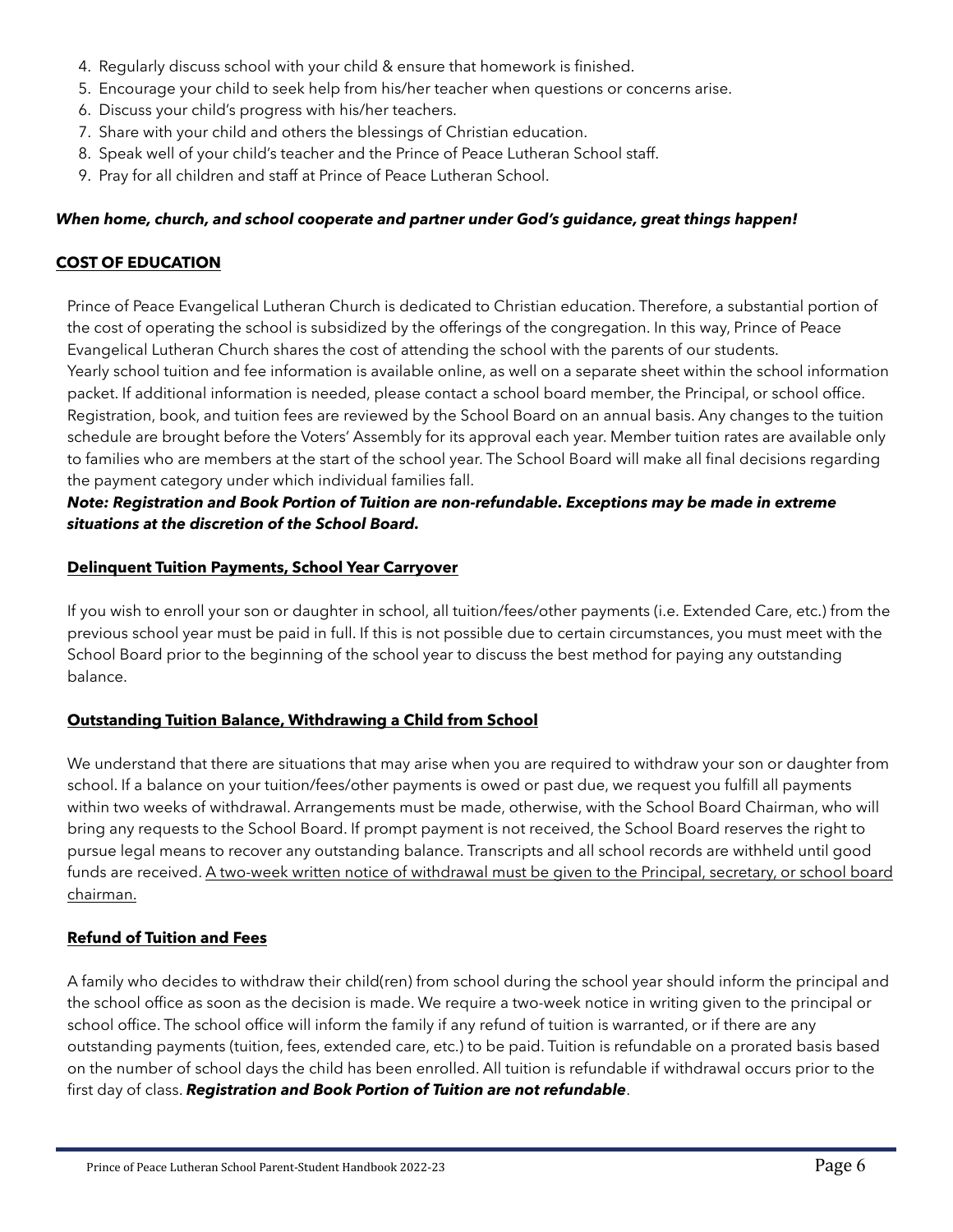#### <span id="page-6-0"></span>**SCHOOL TUITION INFORMATION**

For all families of Prince of Peace Lutheran School, there is a yearly, non-refundable \$100 registration fee per student which certifies the intent to enroll. This is to be paid when the "Application for Enrollment" is turned in to the school office.

There are 2 methods of payment that need to be in place by the 1<sup>st</sup> day of school: 1) pay all fees up front, or 2) enroll in FACTS, an automated checking withdrawal firm, which is based in Lincoln, NE, and works with organizations nationwide. It has been a blessing for our families, our school, and the School Board, who volunteers to handle the financial management of our school.

Prince of Peace requires that all families use our automated withdrawal program for regular monthly charges. It not only saves you the hassle of having to regularly turn in tuition payments, but it also saves our office staff hours of work processing those payments. Please be assured that no one will have access to your account or information regarding your account except the office staff that will process the fees according to the agreement below. All caregivers who enroll their child by June 5th may select the 12 month option; by July 5th may select the 11 month option; by August 5th may select the 10 month option; by September 5th are enrolled in the 9 month option.

FACTS allow two methods of withdrawal: 1) monthly or 2) semi-annual payments. Every year, FACTS charges a onetime fee. The fee is withdrawn from your bank account in the first month of scheduled payments. If payments become delinquent, FACTS will process a late fee to the account holder.

#### <span id="page-6-1"></span>**FINANCIAL ASSISTANCE**

Tuition assistance is available for families unable to meet any of the above fees and minimum monthly offerings. Assistance is available for both members and non-members of Prince of Peace Lutheran Church. Assistance is provided at the discretion of the School Board. Appropriations of financial assistance are dependent upon the available funds in the treasury and the number of families for whom assistance is approved.

To apply, please follow the school link on our congregation's website ([www.popslc.org\)](http://www.popslc.org). Here you will find a link to the FACTS website where a tuition assistance application is filled out. This data is then used by FACTS and the School Board to determine the amount of assistance to be given. Contact the principal with any questions.

#### **Applications for assistance are due on May 1st. Visit the website for more details**.

#### <span id="page-6-2"></span>**MULTI-CULTURAL EDUCATION**

Prince of Peace Evangelical Lutheran School will teach as Scripture teaches concerning different racial, ethnic, language, and cultural groups. The value of all souls is exactly the same. God tells us "there is neither Jew nor Greek . . . for all are one in Christ Jesus." (Gal. 3:28)

Furthermore, the United States of America is a nation of individuals who have roots throughout the world. An appropriate knowledge of these facts, along with development of respect for the dignity of all people are among the goals of education in a free society and in our Christian school. Our objectives are:

- 1) To use materials that recognize Jesus died for all people and He wants all to come to faith in Him.
- 2) To select materials and methods that will eliminate bias and stereotype in our schools.
- 3) To guard against grouping of students in any way reflecting racial, ethnic, language, or cultural bias.
- 4) To teach the 10 Commandments such as:
	- ✞ helping and befriending all people (5th Commandment); and
	- ✞ defending and speaking well of others regardless of race or nationality (8th Commandment).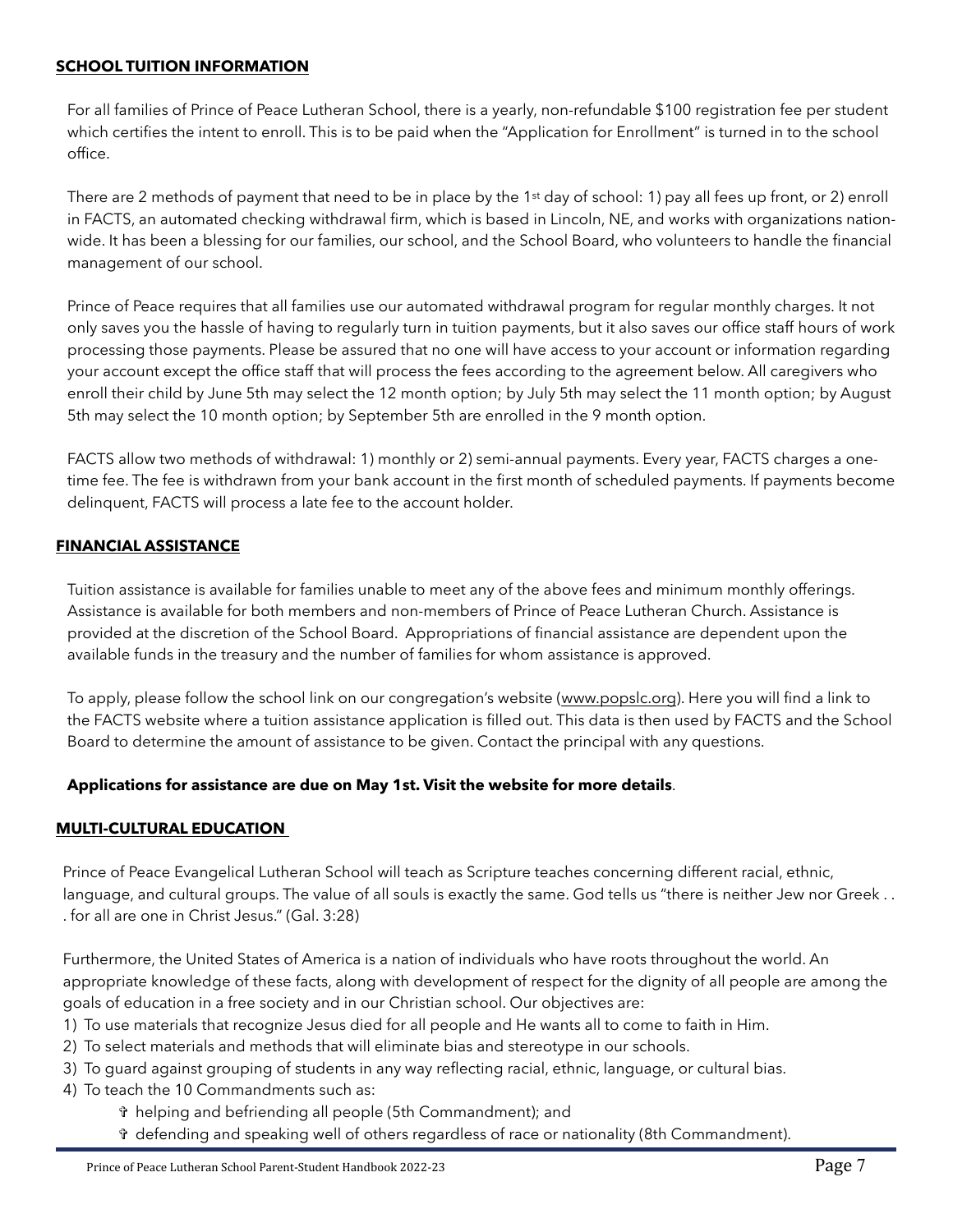5) To encourage all students to see themselves as redeemed children of God and encourage them all to grow into a closer relationship with their Savior.

# <span id="page-7-0"></span>**PARENT-TEACHER CONFERENCES**

In an effort to assist you in the Lord's command to educate your children in God's Word, Prince of Peace holds two formal opportunities to discuss your child's progress in school. Parents are expected to attend the first quarter conference. Third quarter conferences are held upon request by either parents or teachers. Parents of students in the pastor's religion class may also meet with him upon request.

#### <span id="page-7-1"></span>**PARENT-TEACHER COOPERATION**

Parents are expected to help their children and the school by:

- ✞ using God's Word in their lives, attending church and other opportunities for spiritual growth (i.e. Family Bible Study), conducting family prayers or devotions, and taking questions or concerns directly to the party involved first.
- ✞ taking an active interest in the child's school activities and school work.
- ✞ seeing to regular and prompt school attendance, sufficient hours of sleep, well balanced meals, clean attire, and proper clothing for the weather.
- ✞ recognizing faculty and staff as special gifts of God to His Church by:
	- a. receiving them as servants of Jesus Christ for our children.
	- b. according them the honor and love which we owe them as servants of Christ.
	- c. supporting their work among us with our prayers and personal assistance.
	- d. aiding them in maintaining Christian discipline.

#### <span id="page-7-2"></span>**SERVICE HOURS**

As with any school, public or private, parental participation is beneficial to maintaining the quality of the overall institution and educational atmosphere. Staying consistent with our school's mission statement, we are asking that families volunteer their talents throughout this journey. During the school year, Prince of Peace will be requiring that each K-8th grade family participate in 10 service hours. Service hours help us maintain our facilities and gives our parents the opportunity to utilize some of their various gifts and talents while having a positive influence on all our children's educations.

Another way to complete family service hours is by donating towards our Amazon Wishlist. Various items and price points are available to allow families to contribute towards these items or purchase them in full. Every \$25 spent will count as a service hour being complete. This is another wonderful way to support Prince of Peace.

If you have any concerns or questions, please contact any member of our School Board or faculty and they will be happy to help.

#### <span id="page-7-3"></span>**CHRISTIAN PARENT ASSOCIATION**

All families attending Prince of Peace are a part of our Christian Parent Association (CPA.) Caregivers and faculty use this Association to help plan school events, hold educational assemblies, and discuss items concerning the school. There is a one-time annual CPA fee for each student in our school. The school uses these monies to host events, purchase gifts for the children at Christmas, go on field trips, and in various other ways to assist the children in the educational experience at PoP.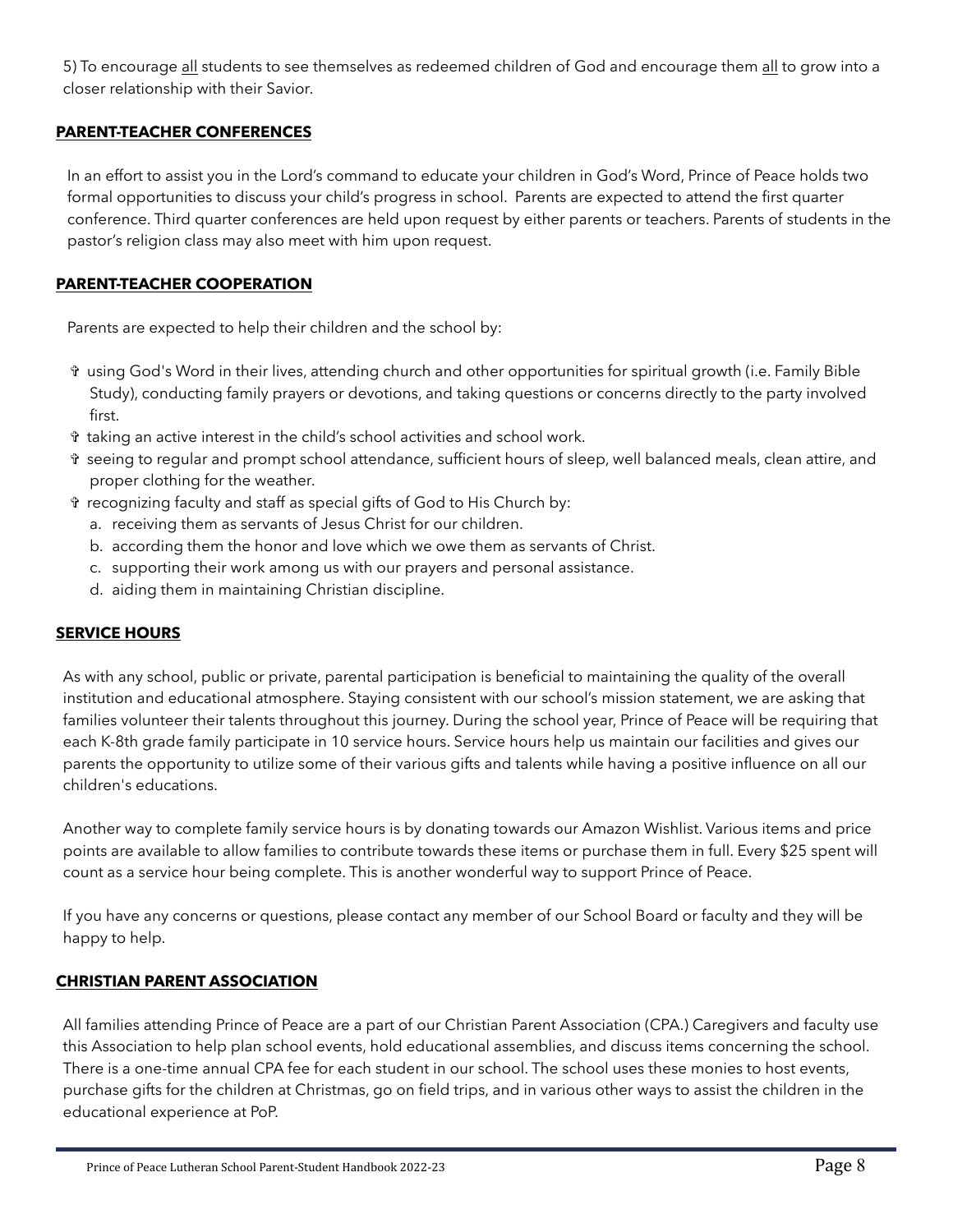#### <span id="page-8-0"></span>**CHURCH ATTENDANCE**

Our God wants His people in worship regularly to hear His Word and grow closer to Him. Church attendance is an important part of the Christian's sanctified life, and the child of God needs to be taught and trained by Word and example of its importance to spiritual growth and enlightenment. We recognize that it is only through hearing God's Word that we are able to grow in the grace and knowledge of our Lord Jesus Christ: "Faith comes from hearing the message, and the message is heard through the word of Christ" (Romans 10:17). The Christian so fears and loves God that he does not despise preaching and His Word, but rather, he regards it as holy and gladly hears and learns it.

Since it is a goal of our school to assist parents in carrying out the divine command to bring up their children in the "training and instruction of the Lord," the school will do all within its realm to encourage faithful church attendance among its students. Therefore we encourage you to worship as a family in our worship services.

Parents are expected to carry out their role in training their children to be children of God. At times it becomes necessary to remind parents of this responsibility. The School Board and faculty will remind parents of their responsibility in a God-pleasing and loving fashion. Law & Gospel should be used appropriately. The school keeps a written record of a child's church attendance and this is reported to families on their quarterly student report cards.

#### <span id="page-8-1"></span>**CLASSROOM CHURCH SINGING EXPECTATIONS**

- 1) Classroom teachers will arrange for periodic singing in church services throughout the school year. Please check the monthly calendar and newsletter to know when your child will be singing in church.
- 2) All member students of Prince of Peace Lutheran Church are expected to be present when the students sing. The courtesy of a written excuse in advance by the parents of students who cannot attend is requested.
- 3) Students who are not members of Prince of Peace Lutheran Church and who do not have a regular church home are still encouraged to attend.
- 4) Students who are not members of Prince of Peace Lutheran Church and whose parents are active members at an area church are not expected to attend. We do not want to pull these families away from their church home. The only exceptions to this are: 1) the children's Christmas service and 2) school graduation.

#### <span id="page-8-2"></span>**ILLEGAL SUBSTANCES & WEAPONS POLICY**

Any student in possession of alcohol, tobacco products, vaping products, look-a-likes, inhalants, illegal drugs, synthetic drugs, drug paraphernalia, or non-prescribed controlled substances will be referred to the School Board for review. Prince of Peace Lutheran School also prohibits the possession of any weapons on school property, or at any school-sponsored activity. A weapon shall include, but is not limited to any knife, cutting instrument, firearm, or other instrument capable of inflicting serious bodily harm. Students who violate this policy will be referred to the School Board for review.

Students and parents should not have an expectation of privacy when using school desks and lockers. These items are provided to assist the student in the storage of school related items only. Both lockers and desks are subject to search by school/ church staff at any time. If a student is found to possess such items (have in backpack, coat, etc.), the child's parents will immediately be notified to pick their child up from school. A mandatory two day out-of-school suspension will be enforced with admittance only upon meeting with the Principal and under special circumstances, the School Board.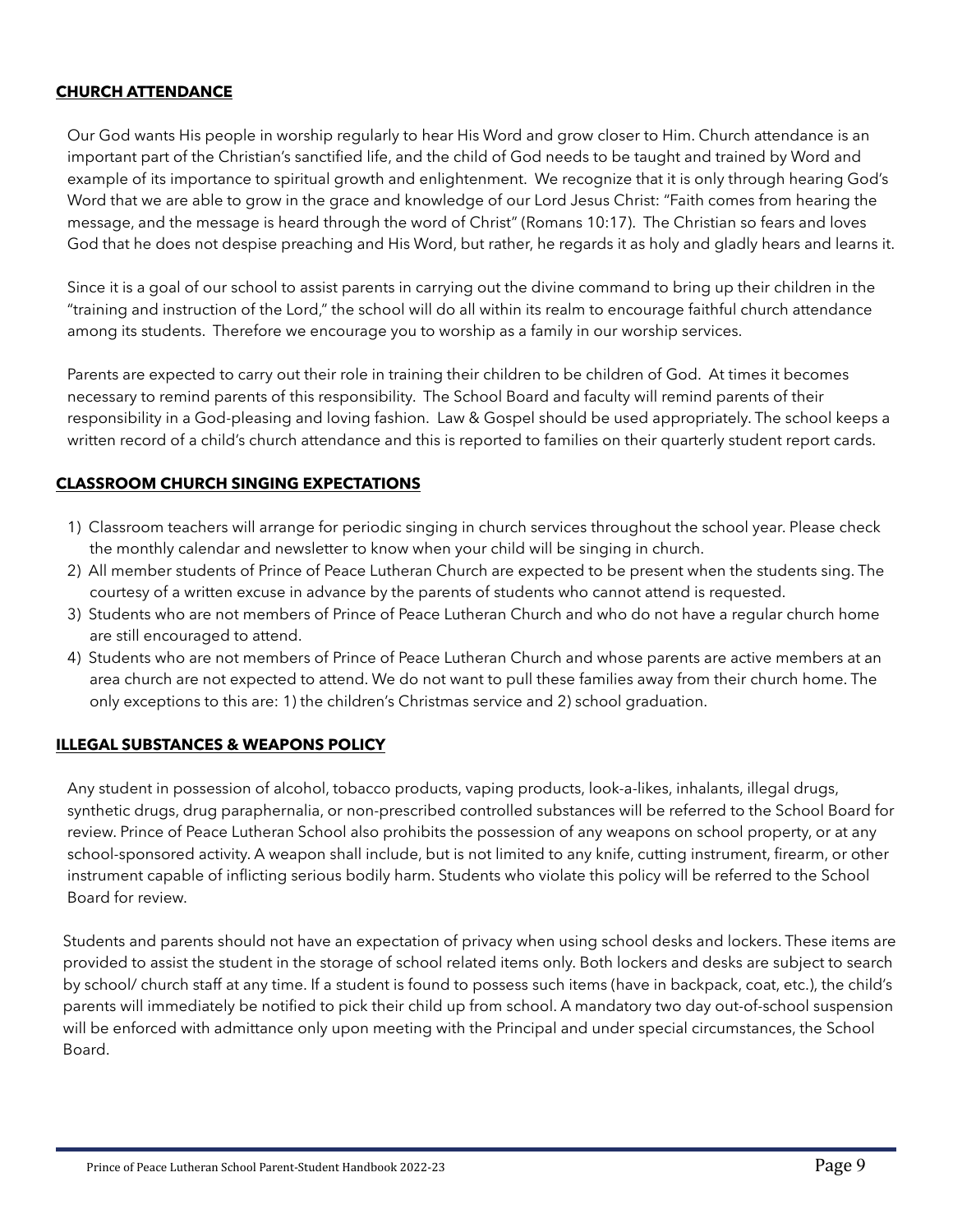#### <span id="page-9-0"></span>**HEALTH POLICY**

Preschoolers and all transfer students are required to give Prince of Peace a copy of their birth certificate and current immunization record.

**Immunizations:** By state law, all students are required to have on their record at the school they attend, a list of their immunizations. Any child who does not have this list, or a signed waiver from the immunization for a health or religious reason, cannot be permitted to attend any school in the State of Utah. We require these records before the first day of school.

**Physical Examinations:** Those students entering kindergarten and seventh grade are required to have a physical examination and the required vaccinations. Students transferring to Prince of Peace from another school must have a current physical examination. Examination forms are available at the school office. Your doctor's office will also have these forms. The forms should be completed and returned to school before the first day of school.

**Communicable Diseases:** The local health department requires that a written permit for re-admission be obtained from your family doctor before a child returns to school after having one of the following diseases. This list below may help you when wondering what to do regarding certain communicable diseases. If you have any questions, please contact your family doctor.

If your child is sent home with a fever, or has vomited, they must be free of these symptoms for *24 hours* before they may return. **This must be without the aid of a fever reducer, like Tylenol.** The 24 hour period begins when the fever has broken and remains in a normal range. This means the child may be absent from school the next day.

In this list the disease will be listed, followed by the time period from exposure to the first sign, and then directions concerning the isolation of the child. *([Utah Health Department\)](http://health.utah.gov/epi/school_childcare/daycarebook.pdf)*

Chicken Pox -- 14-21 days -- no less than 6 days after the onset of skin eruption

German Measles (Rubella) -- 14-21 days -- for 4 days after the onset of rash

\* Infectious Hepatitis -- 10-51 days -- at least 1 week after the onset of jaundice

Flu/Cold Symptoms -- including but not limited to: fever, cough, etc. -- until able to return to school full time and participate in all activities.

\* Whooping Cough -- 7-21 days -- for three weeks after onset of spasmodic cough

Measles -- usually 10 days -- for 5 days after onset of rash

Mumps -- 12-26 days -- until fever and swelling disappear (approx. 9 days)

- \* Impetigo, Scabies, Ringworm, Lice -- to be excluded on recognition of disease. To be re-admitted when there is no longer evidence of contagion and the skin is smooth.
- \* Pinkeye -- to be excluded until there is no discharge and the eye is normal in appearance.

\* These need a doctor's statement before the student will be readmitted to the school

#### **For more information concerning our COVID-19 protocols, please reference our Reopening Plan for '20-'21**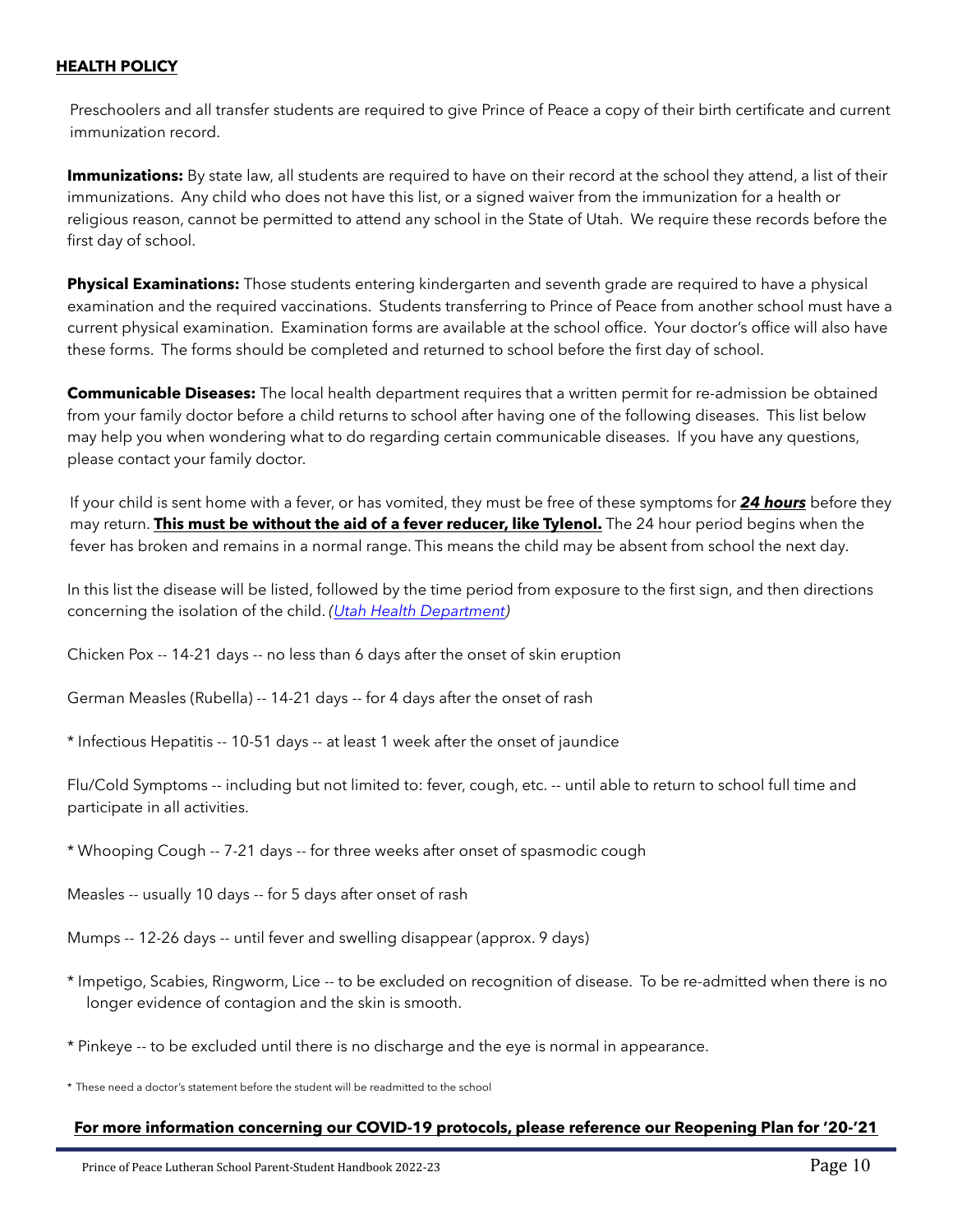#### <span id="page-10-0"></span>**MEDICATION & FIRST AID**

Prince of Peace does not purchase, prescribe, or provide any medication (including aspirin or cough medicine/cough drops) to any student.

Parents are requested to give medication at home whenever possible. If it becomes necessary to administer medication to students during school hours, the following regulations will be observed:

- 1) Prescription medication to be administered must be prescribed by a licensed medical professional. The school may contact the professional as necessary.
- 2) Medication to be administered by school personnel must be provided in the prescription container with the prescription attached. Improperly packaged or labeled medication will not be administered.
- 3) Parents or guardians must provide the information requested on the medical form and sign the form, granting the school permission to administer the medication. A signed and dated permission statement to the classroom teacher requesting that their children be given prescribed medications during the school hours.
- 4) Any over the counter medication needs to come to school with a note filled out by the parents, signed, and dated requesting that their children be given the medications during the school hours. The dosage and times for student consumption should be written on the note.

#### <span id="page-10-1"></span>**WELLNESS POLICY**

Prince of Peace Lutheran School is committed to providing a school environment that enhances learning and the development of lifelong wellness. Prince of Peace Lutheran School is committed to providing a school environment that promotes and protects children's health, well-being, and ability to learn by supporting healthy eating and physical activity.

#### **Goals for Nutrition Education**

- The health curriculum will include information on good nutrition and healthy living habits.
- Teachers will incorporate information on nutrition and wellness into the classroom curriculum as appropriate.
- After school activities, including athletics, will be available for students to participate in.

#### **Goals for Physical Activity**

- The physical education curriculum shall include instruction on physical activity and habits for healthy living.
- Students will be encouraged to engage in physical activities throughout the school day.
- The school encourages parents to support their children's participation in physical activity, to be physically active role models, and to include physical activity in family events.

#### **Goals for Other School-Based Activities Designated to Promote Student Wellness**

- Students will be provided sufficient time in which to eat school-day snacks and lunch.
- The school's eating area will be sanitary and well-lit.

#### **Nutrition Guidelines**

- Caregivers are encouraged to take measures to ensure that student access to foods and beverages meet federal, state, and local laws and guidelines.
- Caregivers are encouraged to offer students a variety of age appropriate healthy food and beverage selections.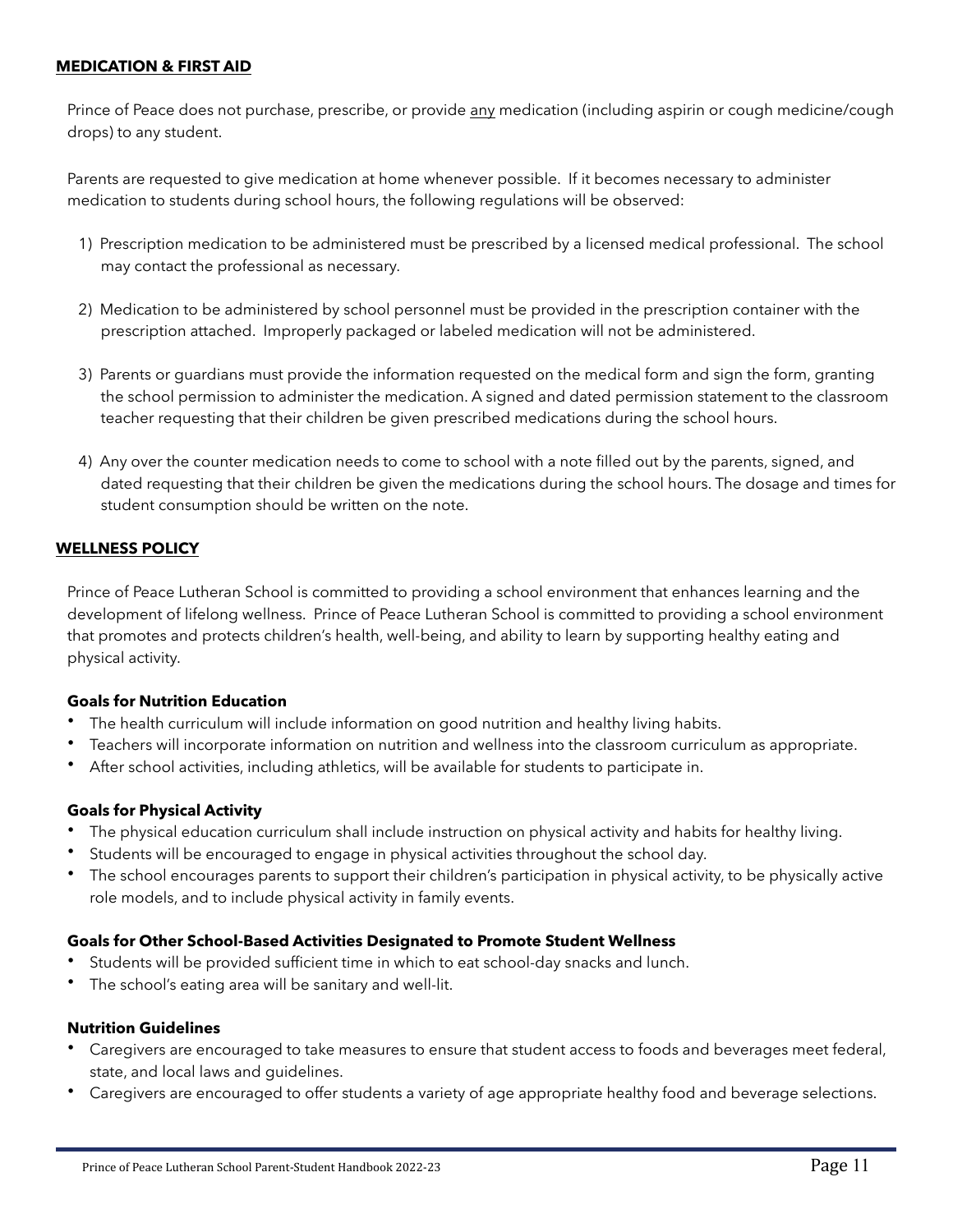#### **Measurement of School Wellness Policy**

- The school's principal will be given the duty of ensuring that the requirements of this policy are fulfilled.
- The School Board will review this policy, suggest possible revisions, and submit suggestions to the principal prior to the March board meeting each year.

#### <span id="page-11-0"></span>**CURRICULUM**

A school curriculum consists of the sum total of any experiences which come to the child through the school. Our curriculum provides for the spiritual, academic, social, emotional, and physical needs of every child. As a Christian school, the teachings of the Bible are the foundation of our instruction and activities. Whether we are in worship activities, religion classes, or any classes during the school day, teachers integrate the teaching of the Bible into daily instruction.

The course of study for the State of Utah and the course of study for the Lutheran Elementary Schools of the Wisconsin Synod serve as guides for the goals, methods, and contents of our instruction. Our curriculum includes:

Religion: Bible History, Bible Study, Catechism, Hymnology, Memory Work Language Arts: Reading, Composition (Writing), Spelling, Language, Handwriting, Phonics, Social Studies: Geography, Community Studies, History, Government, Utah History, Current Events Mathematics: General Math, Pre-Algebra, Algebra Science: General, Life, Physical, Earth Fine Arts: Music, Art, Singing, Acting Physical Education: Health & Fitness Technology: Keyboarding, Research & Editing, Word Processing, Presentation Design

#### <span id="page-11-1"></span>**SCHOOL NEWSLETTER**

The *Panther Press* will be sent via email, text, and posted on our Facebook page. The newsletter will be sent the first school day of the week. The newsletter's purpose is to keep parents up-to-date concerning school activities in an orderly, concise, and consistent way. Be faithful in reading the *Panther Press* in order to remain informed. The newsletter is also available at the Prince of Peace web site, [www.popslc.org/school.](http://www.popslc.org/school)

#### <span id="page-11-2"></span>**SANCTIFIED LIVING**

God's Word expects every parent and child to realize and respond to the need for spiritual nourishment. "Let us not give up meeting together as some are in the habit of doing" (Hebrews 10:25). The natural response to God's neverending love for His people is shown through regular attendance at worship, Family Bible Study, weekly Bible studies, Sunday School, as well as family time together for spiritual growth in the home.

#### <span id="page-11-3"></span>**CHRISTIAN DISCIPLINE**

In our school, in which the Word of God is the foundation and guide for all our activities, it is self-evident that the children reflect the faith of their hearts in their general behavior and attitudes. Certainly such things as any form of disrespect for any teacher, willful, repeated disregard for the school's rules and policies, resentment toward correction, a careless indifferent attitude toward work, sloppy and unprepared assignments, and the like are not in keeping with the Christian atmosphere which is to prevail in our school. These must be curbed and corrected. We have appreciated the encouraging cooperation and help which we have received in the past from parents in these matters. We would ask that all parents continue to impress upon their children the importance of proper Christian behavior and diligent application to work.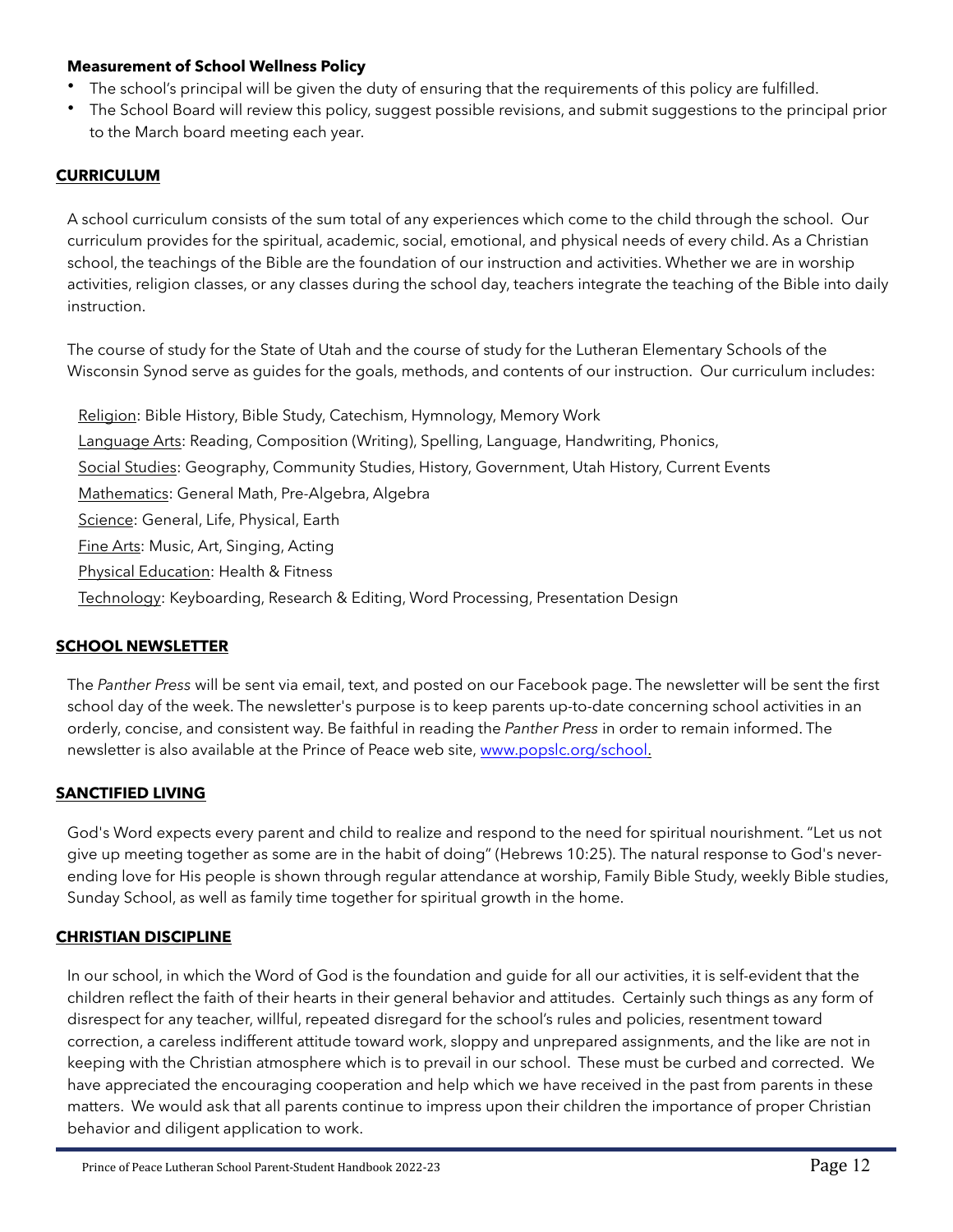In order to maintain orderliness in our school, there are times that we need to practice discipline. We firmly believe that discipline starts in the home and we are here to assist the parents in disciplining their children when necessary. We pray that God would grant parents and teachers alike the wisdom to "...bring them up in the training and instruction of the Lord" (Ephesians 6:4). The following are the guidelines we will follow:

- 1. Initially, each teacher is responsible for his or her own discipline.
- 2. Discipline will be used lovingly and fairly by the teachers to the best of their ability. If punishment is required, it will fit the offense.
- 3. Repeated disobedience, disrespect, class disruptions, etc. cannot and will not be tolerated. Assistance may be sought from the principal and pastors. Such behavior may result in a child being suspended or expelled from school.
- 4. It is the policy of our school that no physical punishment will be administered by any faculty member.
- 5. Students will be encouraged to repent of sin and, following the example of the Lord, forgiveness will always immediately follow repentance.

Fighting of any kind is not permissible. Since the students are to act with Christian love and kindness, we do not allow any malicious action (tackling, tripping, bullying, pushing, fighting, etc.). Any fighting results in immediate suspension (in-school or out-of-school) and the students are placed on probation with a warning. If a student on probation is involved in another fight, he or she is under review by the School Board. The School Board, with consultation by the principal, holds the right to expel the student indefinitely.

In accordance with the guidelines of Matthew 18:15-17, which speaks about bringing our grievances to one another, please follow these steps:

- *1) Speak to the person with whom you have a grievance.*
- *2) If the matter is not resolved, meet with that person along with a pastor, or principal.*
- *3) If the matter remains unresolved, meet with the School Board*.

# <span id="page-12-0"></span>**BULLYING & HARASSMENT POLICY**

Ephesians 4:32—*"Be kind and compassionate to one another, forgiving each other, just as in Christ God forgave you."* Prince of Peace Lutheran School is committed to making our campus a safe and caring place for all students at all times. We will treat others with respect and we refuse to tolerate bullying of any kind at our school both during school hours and after. The Lord encourages His people to do what edifies and builds up others, whereas bullying results in pain and distress to God's people.

**Definition**: Bullying is repeatedly or persistently performing actions which create an intimidating or threatening educational environment through the use of aggression with the intention of hurting another person physically, emotionally, or spiritually.

#### **Physical and social bullying behaviors include the following, but are not limited to:**

- Hurting someone physically
- Stealing or damaging another person's things
- Ganging up on someone
- Teasing someone in a harmful way (name calling and use of abusive comments)
- Using put-downs, such as insulting someone's race or making fun of someone because of gender
- Inappropriate sexual comments
- Touching or showing private body parts
- Spreading rumors or untruths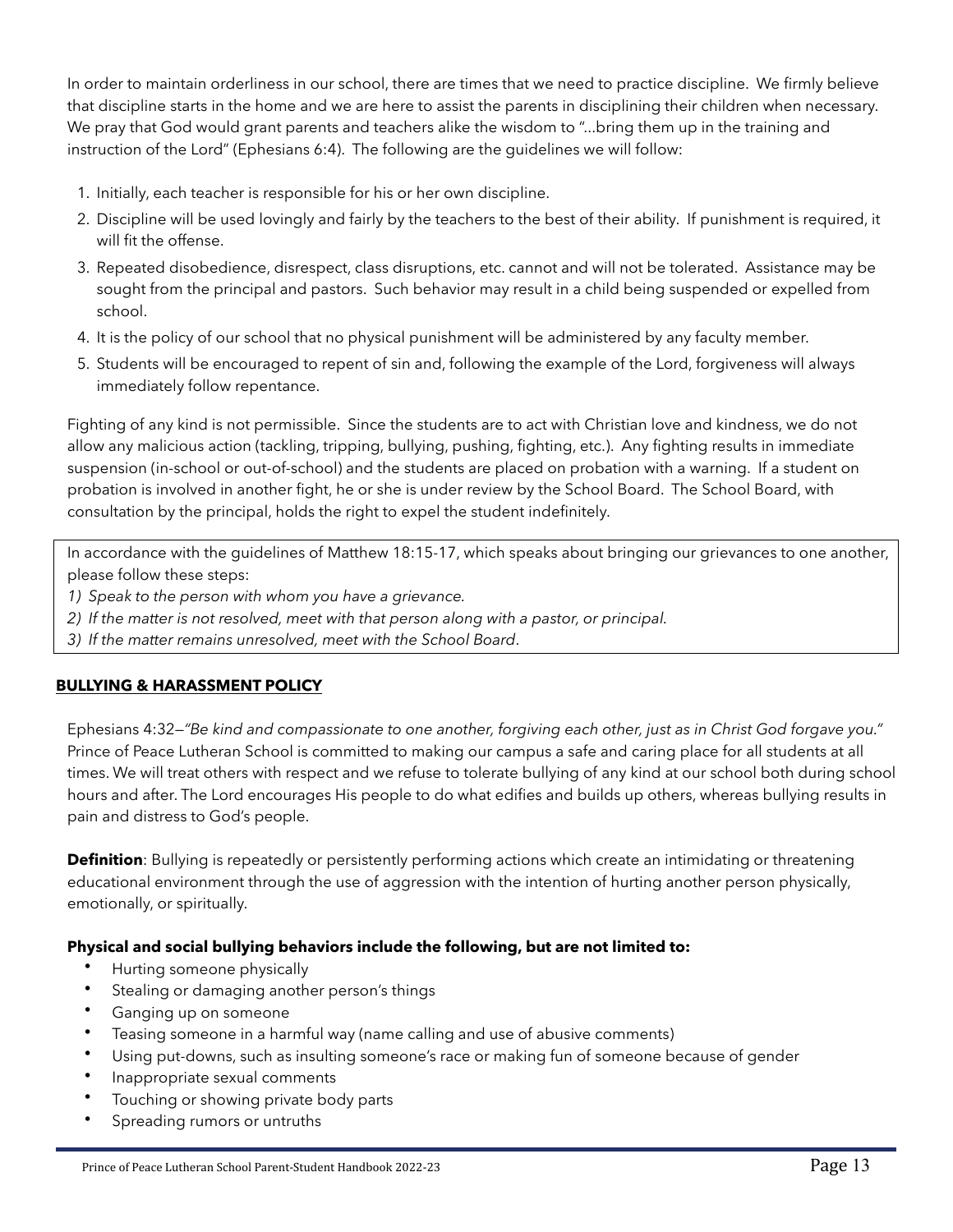- Singling students out or intentionally isolating students
- Threatening someone with physical or emotional harm

#### **Cyber bullying behaviors include the following, but are not limited to:**

- Teasing, intimidating, or making false accusations via any technological tool
- Posting inappropriate e-mails, online messages, text messages, digital images, or website postings (including blogs and social network sites)

These examples of bullying include students who either directly engage in an act of bullying or who, by their behavior, support another student's act of bullying.

Each student and parent has a duty to report any bullying to the school immediately. If a student experiences (or a parent witnesses or learns of) any incident of bullying, the incident shall be promptly reported to the principal or the classroom teacher.

#### **Disciplinary Action:**

Any student found to have violated this policy may be subject to appropriate disciplinary action, which may include: temporary removal from the classroom, loss of privileges, detention, counseling, parent conference, suspension, expulsion, and/or notification to the appropriate authorities. This disciplinary action may be unique to the individual incident and may vary in method and severity based on the discretion of the principal and School Board. False reports or accusations of bullying also constitutes a violation of this policy and may subject the offending party to appropriate disciplinary action.

#### <span id="page-13-0"></span>**MISSION OFFERINGS**

Love for the Savior is shown through the weekly mission offerings. Mission offerings are gathered on Wednesday mornings during our weekly chapel service. This assists our families in the stewardship training of our children. Through this opportunity each week, students begin to understand that a weekly offering to the Lord can be a wonderful blessing to a ministry far away from us.

The school staff selects a mission project for each quarter of the school year. This acquaints the students with some of the different mission projects of the Wisconsin Evangelical Lutheran Synod. May we always remember to encourage our children to keep this mission offering on their hearts and minds before coming to school on Wednesday mornings!

Once a month following the chapel service, the children will be given the opportunity to learn about and support mission work in the Wisconsin Evangelical Lutheran Synod by watching the *WELS Kid's Connection* video. This monthly video focuses on mission work being done throughout the world by our WELS family of churches.

#### <span id="page-13-1"></span>**ARRIVAL, DAILY SCHEDULE & SCHOOL SECURITY**

The school day will begin at 8:30 AM and will close at 3:30 PM Monday-Thursday and from 8:30 AM to 2:00 PM on Friday for PreK-8th grade. Half-day Preschool and Kindergarten students will be dismissed at 11:55 AM.

The east doors of the school will open at 8:10 AM. Students should arrive at school no earlier than 8:10 AM unless utilizing our AM extended care program. Please utilize the north (chapel) doors for extended care pick-up and dropoff. Parents should pick up their students from school within fifteen minutes of dismissal time. After that time they will be enrolled in after-school supervision (called Extended Care) which is available at an hourly rate (increments of less than one hr. will be prorated).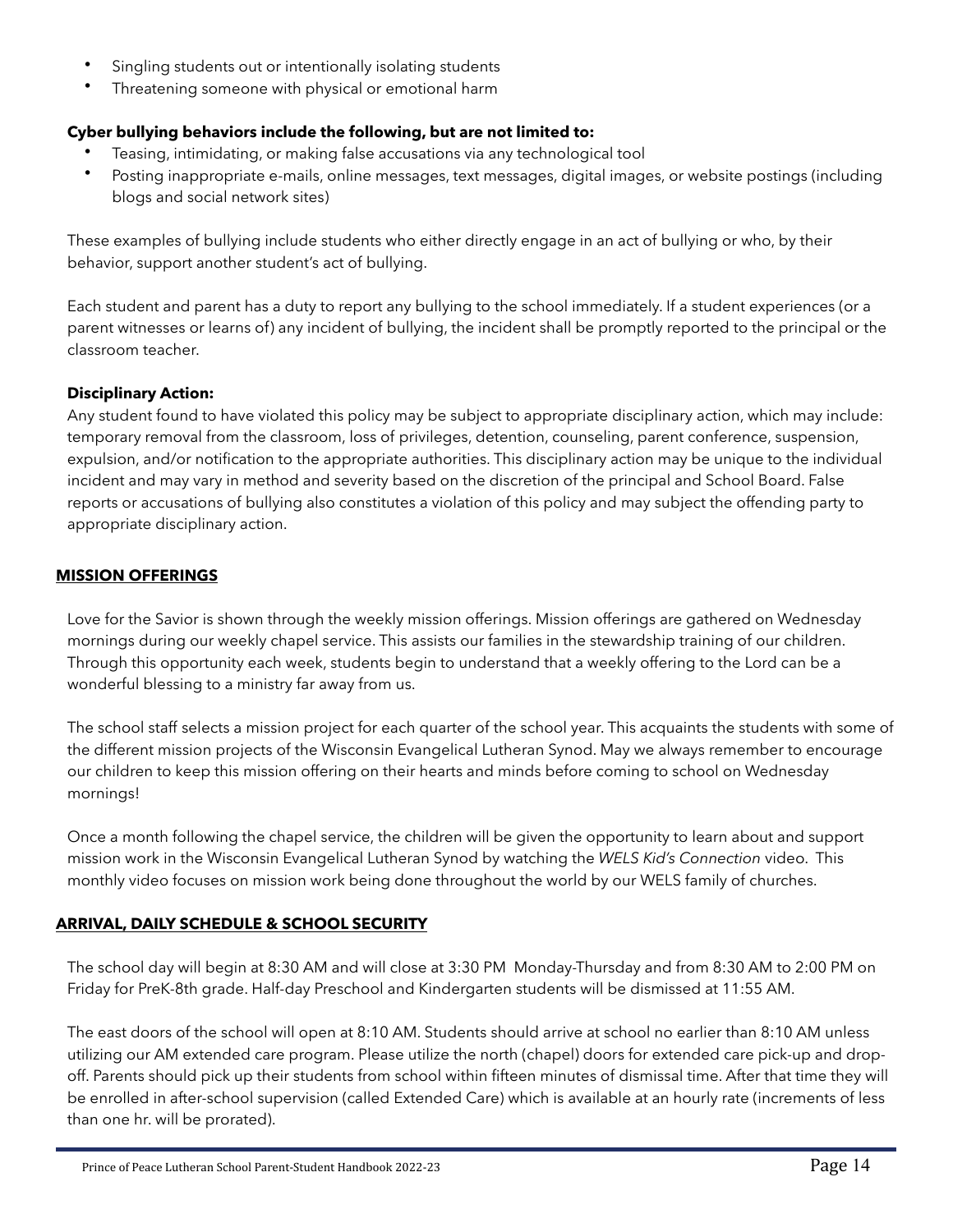After 8:10 AM, students are to be in their appropriate classroom preparing for the start of the school day.

For supervision, liability, and safety reasons a closed campus policy is in effect during the school day. Students are not allowed to leave the school premises during the school day unless special arrangements are made with the principal or classroom teacher.

East school doors will be open from 8:10 AM - 8:30 AM, and after 3:30 PM (2:00 PM on Friday) for dismissal. At all other times, these east entry doors will be locked. Entry through the east doors is granted by the secretary from her office entry system. All other school doors are kept locked at all times.

#### <span id="page-14-0"></span>**DISMISSAL PROCEDURE**

Parents with students in grades PreK-4 are to pick children up near the main entrance from their classroom teacher. All other families are able to wait in their cars for students to meet them at their vehicles.

To avoid any incidents in our parking lot, please follow the traffic signs utilized in the parking lot.

#### <span id="page-14-1"></span>**ATTENDANCE POLICY**

At Prince of Peace we try to develop your child's educational skills to his or her greatest possible extent. All children are expected to attend school regularly and punctually. Absence from school robs him or her of the opportunity to achieve this. Even if the work is made up later, the child has lost the benefit of regular, first-hand classroom discussion and activity. Therefore, it is to your child's advantage to be in attendance regularly for all classes each day and to apply him or herself diligently. Your child loses unnecessarily if he or she misses school because of out-oftown trips, home errands, etc. Parents are strongly encouraged to have their child's doctor and dentist appointments scheduled during non-school hours. Vacations should be planned during summer months and school breaks as much as possible. In the event that an absence does occur, we require a contact from the parents stating the date and reason for the absence. All missed work will need to be made up. Parents are to call school prior to 8:15 a.m. if their child will be absent.

If a student is to be picked up during regular school hours, they must be picked up from the East doors, closest to our school office. They must also check their child out with the school secretary or another staff member.

If a child is absent because of illness or emergency, the parent is requested to notify school before 8:15 A.M. to inform school personnel of that absence. For partial day absences (special appointments, etc.), notes may be given to the teacher.

A student who has been absent more than five days because of a communicable disease (i.e. measles, chicken pox, or mumps) must bring a note from his/her physician before returning to school.

Any unexcused (truant) absences will call for consultation between the parents, administration, and/or the School Board. If no attempt is made to convert these unexcused absences to excused absences after parental contact has been made, the student will be dismissed from school.

Students are expected to be at all regularly scheduled school events. Included in these events are Children's Christmas Service, field trips, etc. Eligible students are strongly encouraged to participate in optional activities such as 7th-8th grade class trips, athletics, etc.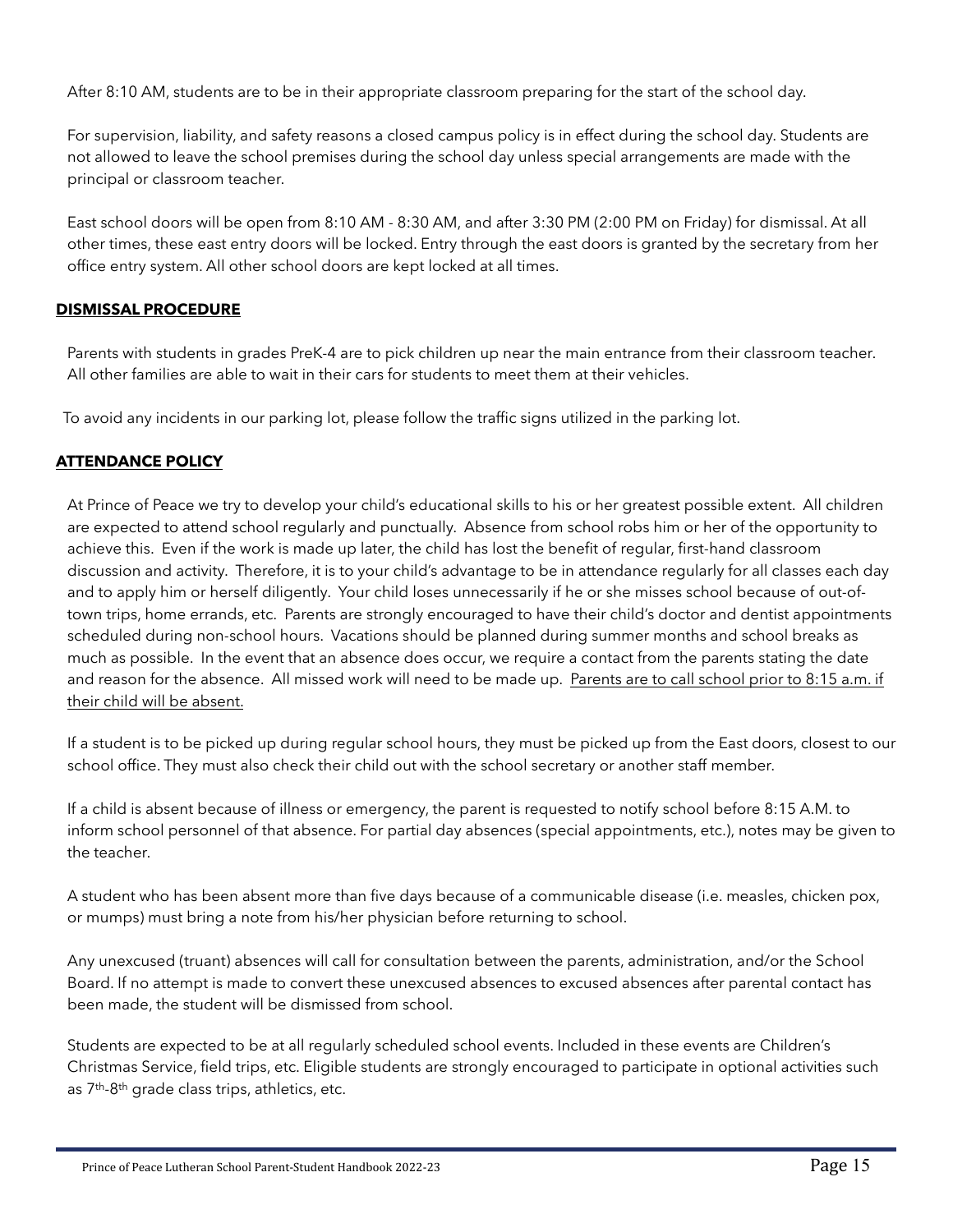Students not participating in the above listed optional school day events will be at school and integrated into another classroom.

School absences for reasons other than illness (i.e. family trips, vacations, etc.) are discouraged. When such cases come up, parents are asked to clear the request with the principal well in advance of the trip – at least two weeks. The child's teacher will then be informed by the principal in order to coordinate upcoming content to be taught and work to be completed.

HOMEWORK RESPONSIBILITIES: If an absence is because of illness, the number of days absent "plus 1" will be given for the student to complete all work. If an absence is a planned absence, the student is to have all work completed upon their return to school.

Absences will be recorded in the following categories:

Tardy: Arrival between 8:30-9:30 A.M.

1/2 Day: Absent over 1 hour, but less than 4 hours.

1 Day: Absent greater than 4 hours.

#### **Notice of Compulsory Education Violation (Utah Code 53A-11-101.5)**

A designated school administrator may issue a "Notice of Compulsory Education Violation" to a parent/guardian of a student, who is between six (6) and thirteen (13) years of age, if the student is truant (absent without a valid excuse) at least five (5) times during the school year. This "Compulsory Education Notice" shall include the following:

- 1) Direct the parent/guardian to meet with a designated school administrator to discuss the student's attendance problem and cooperate with the District to secure regular attendance by the student.
- 2) State that it is a Class B misdemeanor for the student's parent to intentionally or recklessly fail to meet with the school administration to discuss the student's attendance problems(or) to fail to prevent the student from being truant an additional five (5) more times during the remainder of the school year.

# **Notice of Truancy (Utah Code 53-A-11-101.7)**

A designated school administrator may issue a "Notice of Truancy" to a student, twelve (12) years of age or older, who has been truant (absent without a valid excuse) five (5) times during the school year. This "Notice of Truancy" shall include the following:

- 1) Direct the student and his/her parents/guardian to meet with a designated school administrator and cooperate with the school in securing regular attendance.
- 2) Establish a procedure for the student and/or parent to appeal the absences which have resulted in the "Notice of Truancy."

# **Habitual Truant Citation (Utah Code 53-A-11-101.7)**

A designated school administrator may issue a "Habitual Truant Citation" to a student, twelve (12) years of age or older, who has been absent without a valid excuse for ten (10) or more times during one school year. This Citation will be issued only after reasonable efforts have been made by the school to resolve the school attendance problems. After issuing an "Habitual Truant Citation," the school shall then refer the habitual truant to juvenile court. The habitual truant is then subject to the jurisdiction of the juvenile court.

The School Board reserves the right to look into any case to determine extenuating circumstances that may allow for an exception to be made.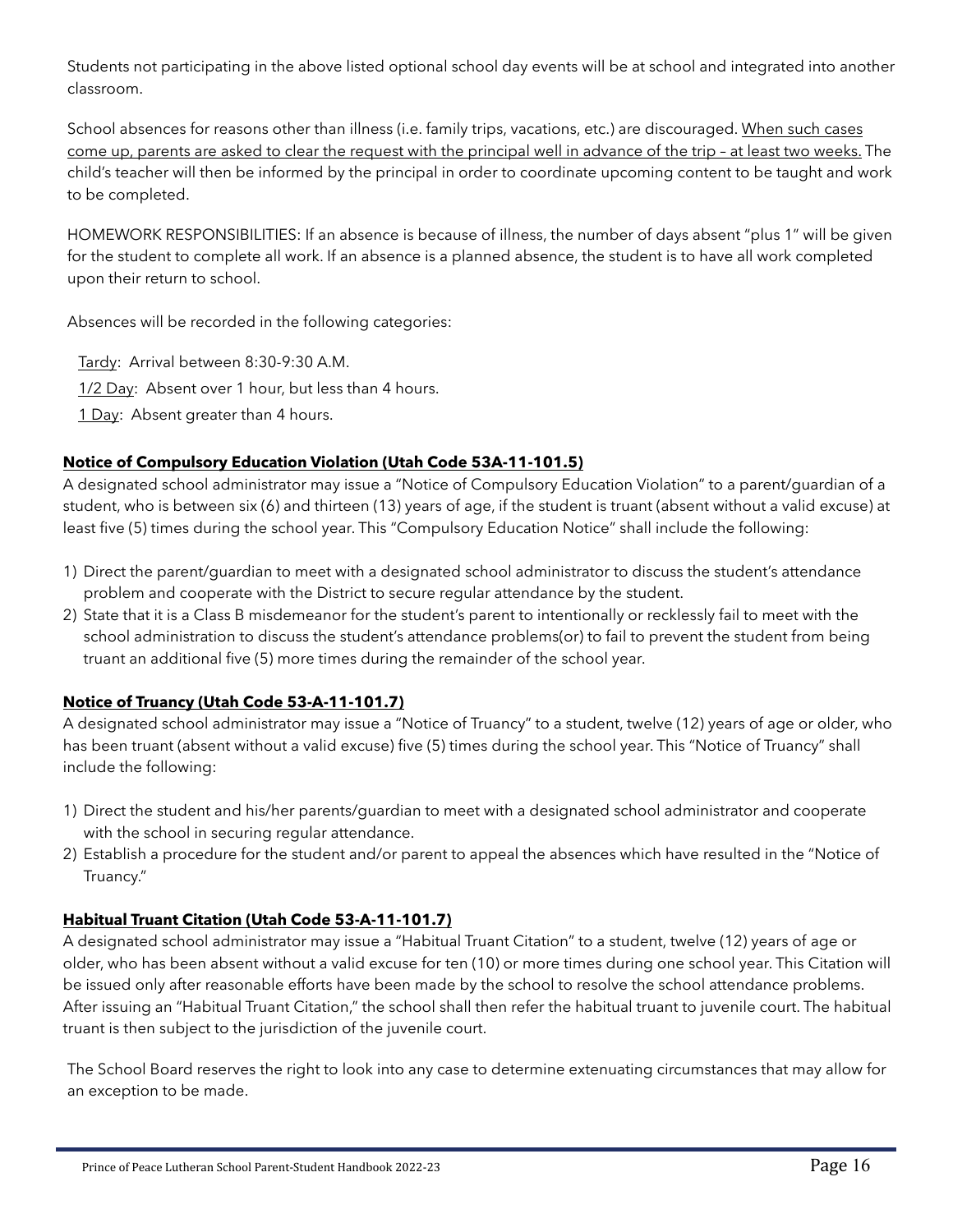#### <span id="page-16-0"></span>**SCHOOL CLOSING POLICY**

We may find it necessary to close school for inclement weather. These closings will always coincide with the decision of Granite Public Schools (GPS). If GPS does not have school scheduled, and we do, Prince of Peace will decide on our own regarding school cancellations or delays. This information will be announced via our text alert system as well as posted on our Facebook page and on our website.

#### <span id="page-16-1"></span>**EVALUATIONS**

A mid-quarter report will be issued for grades 3-8 following the first half of each quarter. Report cards will be sent home four times per school year. The calendar and newsletter will list dates on which reports will be sent home with students.

Our school (grades 1-8) participates in standardized testing using MAP (Measures of Academic Progress) through Northwest Evaluation Association (NWEA). For more information, access [www.nwea.org](http://www.nwea.org). The results of these tests are used by the child's teacher for curriculum & instruction of the individual child. It is also used by the principal for general school curriculum evaluation & planning. When test data results are received, parents will receive a summary of the results.

Accurate records of these tests are kept in the school office. Test results are also included in the child's cumulative record file.

#### <span id="page-16-2"></span>**PARENTAL RIGHTS POLICY**

**Annual Notification:** Parents will be notified of their FERPA rights annually via the Prince of Peace Lutheran School Parent-Student Handbook distributed prior to the beginning of each school year.

**Procedure to Inspect Educational Records:** Parents of students or eligible students may inspect and review the student's education records upon request. Parents or eligible students must contact the principal of Prince of Peace Lutheran School with a written request, which identifies as precisely as possible the records he or she wishes to inspect.

The principal of Prince of Peace Lutheran School will arrange for access and notify the parent or eligible student of the time and place where the records may be inspected. This will be done within one week of the request.

When a record contains information about students other than the parent's child or the eligible student, the parent or the eligible student may not inspect and review the portion of the record which pertains to other students.

**Disclosure of Education Records:** Prince of Peace Lutheran School will disclose information from a student's education record only with written consent of the parent or eligible student, except:

1) To school officials who have a legitimate educational interest in the records. School officials include principal, teachers, support staff members, pastors, current members of the School Board of Prince of Peace Lutheran School, local School District special services personnel, school attorney, and health department officials.

A school official has a legitimate educational interest if the official is:

- a. Performing a task that is specified in his or her position description or by contract agreement.
- b. Performing a task related to a student's education.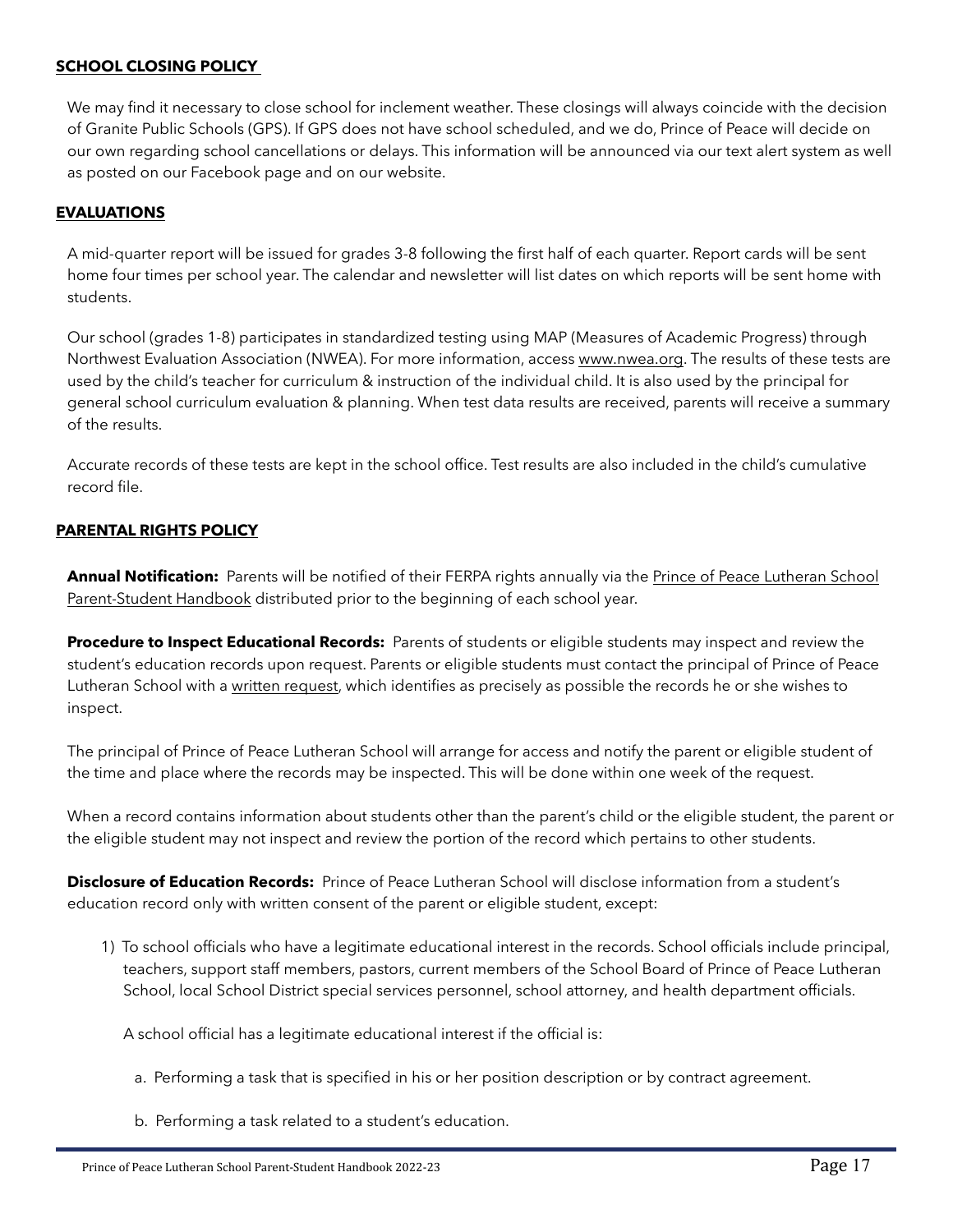- c. Performing a task that is related to the discipline of the student.
- d. Performing a service or benefit relating to the student or student's family, such as health care, counseling, job placement, or financial aid.
- 2) To the official of another school, or upon request, in which a student seeks or intends to enroll.
- 3) To certain officials of the United States Department of Education, the Comptroller General, and state and local educational authorities, in connection with certain state or federally supported education programs.
- 4) In connection with the student's request for or receipt of financial aid as necessary to determine eligibility, amount, or conditions of financial aid, or to enforce the terms and conditions of aid.
- 5) If required by a state law mandating disclosure that was adopted before November 19, 1974.
- 6) To organizations conducting certain studies for or on behalf of Prince of Peace Lutheran School.
- 7) To accrediting organizations to carry out their functions.
- 8) To parents of an eligible student who claim the student as a dependent for income tax purposes.
- 9) To comply with a judicial order or a lawfully issued subpoena.
- 10) To appropriate parties in a health or safety emergency.
- 11) Directory information so designated by Prince of Peace Lutheran School.

**Record of Requests for Disclosure:** Prince of Peace Lutheran School will maintain a record of all requests for and/or disclosure of information from a student's educational record. This record will indicate the name of the party making the requests, any additional party to whom the student's educational record may be re-disclosed, and the legitimate interest the party had in requesting or obtaining the information. This record may be reviewed by the parents or eligible student.

**Directory Information:** Prince of Peace Lutheran School designates the following items as Prince of Peace Lutheran School Directory information: student name, parents' names, addresses, and telephone number(s). Prince of Peace Lutheran School may disclose any of these items without prior written consent, unless notified in writing to the contrary by the first Tuesday of September of each school year.

**Correction of Educational Records:** Parents of eligible students have the right to ask to have records corrected that they believe are inaccurate, misleading, or in violation of their privacy rights. Following are the procedures for the correction of records:

- 1) Parents or eligible students must ask Prince of Peace Lutheran School to amend a record. In doing so, they should identify the part of the record they want changed and specify why they believe it is inaccurate, misleading, or in violation of the student's privacy or other rights.
- 2) Prince of Peace Lutheran School may comply with the request or it may decide not to comply. If it decides not to comply, the principal will notify the parents or eligible student of the decision and advise them of their right to a hearing to challenge information believed to be inaccurate, misleading, or in violation of the student's rights.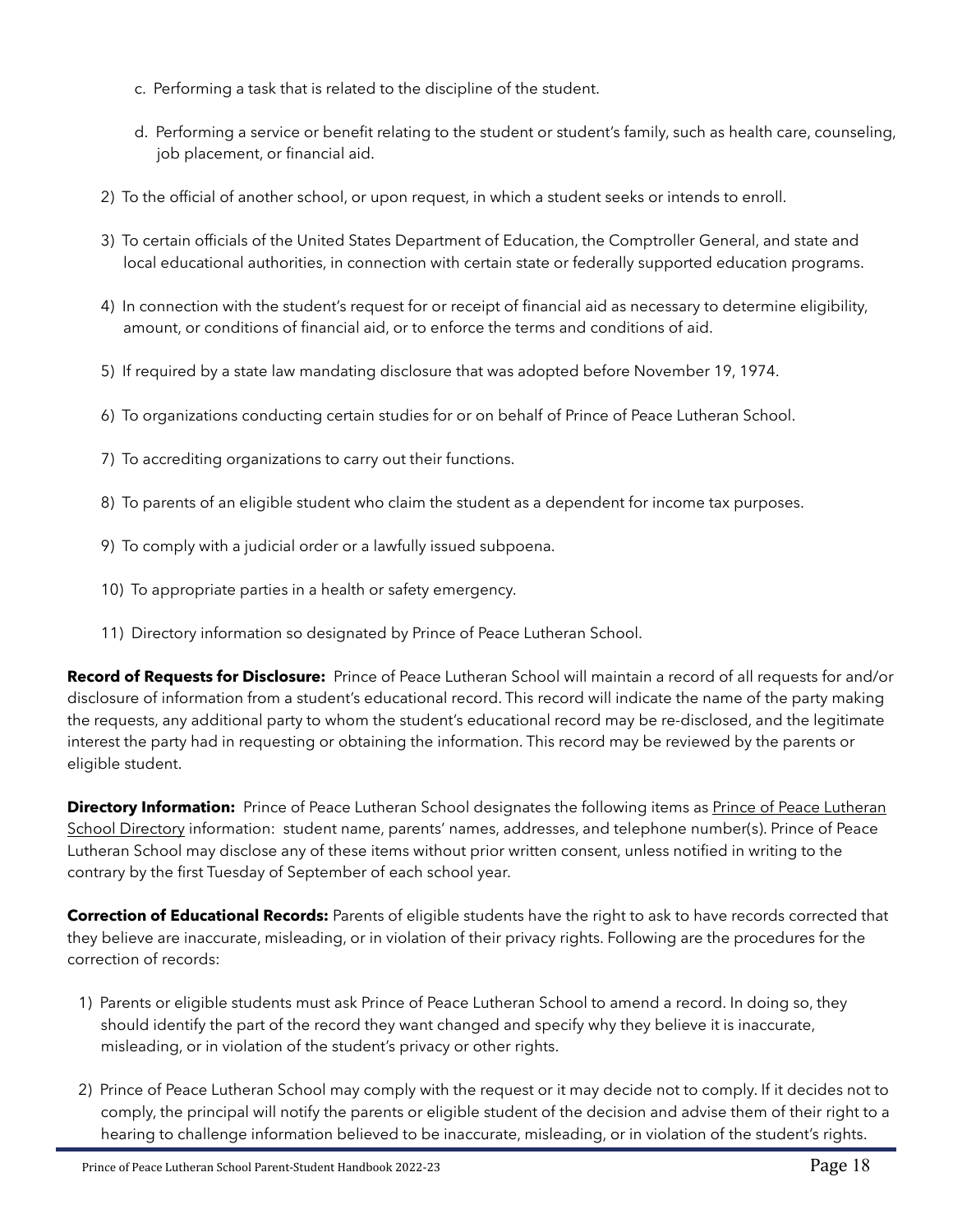- 3) Upon request, the principal of Prince of Peace Lutheran School will arrange for a hearing and notify the parents or eligible student, reasonably in advance of the date, time, and place of the hearing.
- 4) The hearing will be conducted by the chairman of the School Board of Prince of Peace Lutheran School or his designated substitute. The parents or eligible student shall be afforded a full opportunity to present evidence relevant to the issues raised in the original request to amend the student's education records. The parent or student may be assisted by one or more individuals, including an attorney.
- 5) Prince of Peace Lutheran School will prepare a written decision based solely on the evidence presented at the hearing. The decision will include a summary of the evidence presented and the reasons for the decision.
- 6) If Prince of Peace Lutheran School decides that their information is not accurate, misleading, or in violation of a student's right of privacy, it will notify the parents or eligible student that they have the right to place in the record a statement commenting on the challenged information and/or statement setting forth reasons for disagreeing with the decision. This statement will be maintained as part of the student's education records as long as the contested portion is maintained. If Prince of Peace Lutheran School discloses the contested portion of the record, it must also disclose this statement.
- 7) If Prince of Peace Lutheran School decides that some information is inaccurate, misleading, or in violation of the student's right of privacy, it will amend the record and notify the parents or eligible student, in writing, that the record has been amended.

#### <span id="page-18-0"></span>**KINDERGARTEN REQUIREMENTS**

Prince of Peace offers classes for students who have turned five (5) years old as of September 1st of the current school year. Kindergarten will be conducted five days a week from 8:00-3:30. We also offer a ½ day Kindergarten option. See the principal for further details of our program prior to each year. All kindergarteners need immunization records and birth certificates on file.

#### <span id="page-18-1"></span>**PRINCE OF PEACE GRADE SCALE (Grades 3-8)**

| $100\%$ $A+$ | 96-99%A | 94-95%A-       |
|--------------|---------|----------------|
| 92-93%B+     | 88-91%B | $86 - 87\%$ B- |
| 84-85%C+     | 80-83%C | 78-79%C-       |
| 76-77%D+     | 72-75%D | $70 - 71\%$ D  |
|              |         |                |

 $0.69%$  F

#### <span id="page-18-2"></span>**STUDENT ASSIGNMENT BOOKS**

Student Assignment Books are issued to 1st-8th grade. Students will list work on the day the work is due. These assignment books enable parents to remain up to date on their children's work. If a parent has questions about assignments, ask your student for an explanation or speak with the teacher. Replacement book fee is listed in the fee schedule..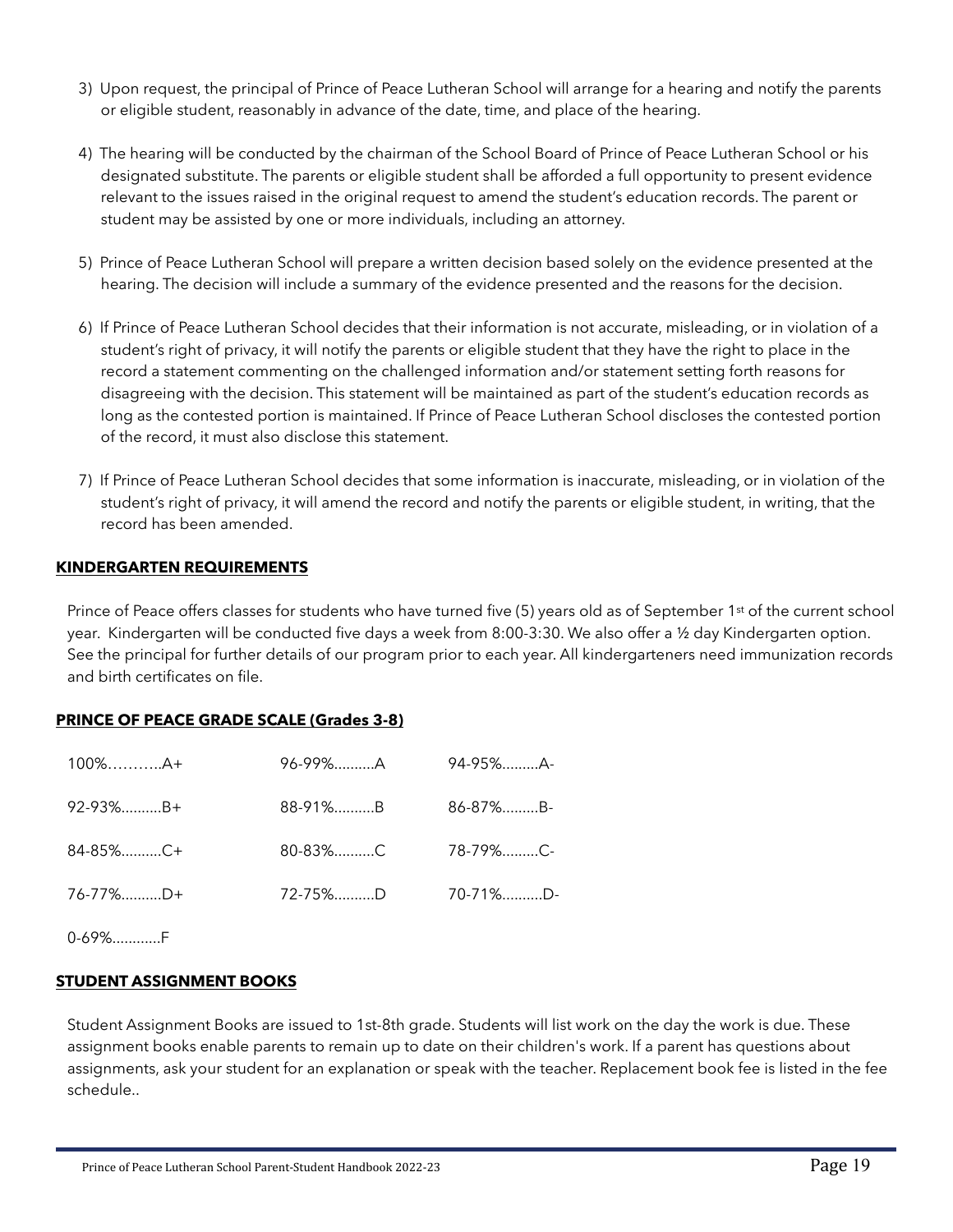#### <span id="page-19-0"></span>**MISSING & UNFINISHED SCHOOLWORK POLICY for 5th-8th Graders**

To bring glory to God, to increase learning, and to teach responsibility on the part of the students, Prince of Peace requires faithful completion of assigned tasks. Prince of Peace's policy is that class work due on a given day is to be finished when the student arrives at school that day – unless questions are still present needing teacher assistance. Assignments are considered a Missed Assignment if they are not presented to the teacher when the class hands in or corrects the assignment. Assignments are considered "unfinished" if 50% or less of the assignment is completed. The best grade a student can receive on a missed assignment is an 85%.

For each missing or unfinished assignment, a "pink slip" will be sent home with the student to communicate to the parents what the student failed to do. The student is to have the parent sign the pink slip and return it with the completed assignment to the teacher the next day. This expectation is written at the bottom of the pink slip.

During the first two weeks of school, each teacher will guide students as to the proper procedures for handing in work. After the first two weeks of school, the following guideline describes the consequences for students in 5<sup>th</sup>-8<sup>th</sup> grade who have missing or unfinished school work.

- 1st 2<sup>nd</sup> Missed Assignment = one recess is lost.
- $3^{rd}$   $5^{th}$  Missed Assignment = one recess is lost and an after-school detention\* needs to be served.

 $6<sup>th</sup>$  – 9<sup>th</sup> Missed Assignment = two recesses are lost and two days of after-school detention\* need to be served.

\*Detention will be completed in the school office. For detentions, make arrangements to pick your child up at 4:00pm. If a student is not picked up promptly at 4:00 PM, they will be checked into extended care. If there is a conflict or question, coordinate with the teacher. Our hope is to work together in training the children of Prince of Peace in the way they should go.

#### <span id="page-19-1"></span>**EXCESSIVE MISSING OR UNFINISHED SCHOOL WORK POLICY**

Upon the 9th unfinished or missing assignment of a single quarter, the principal refers the student to the School Board as a point of information to the Board at their next monthly meeting. The student is then considered to be on "academic probation" in all upcoming quarters of school until that student graduates 8th grade. A contract explaining these details will be signed by the child, parent, principal, and School Board chairman.

If the child reaches 9 missing assignments in any upcoming quarter of school prior to that child's 8th graduation, the student may face further disciplinary action up to and including expulsion from Prince of Peace Lutheran School for the remainder of that academic school year. The official date of expulsion from classes at Prince of Peace will be determined by the School Board considering the best possible transition date for that student.

The parents of this student may reapply for enrollment in the following school year following an academic expulsion. The student would enroll with a "clean slate" regarding this homework policy. An expulsion may be appealed in writing to the Prince of Peace Lutheran Church's Leadership Team.

#### <span id="page-19-2"></span>**DRESS CODE**

*"Do you not know that your body is a temple of the Holy Spirit, who is in you, whom you have received from God? You are not your own; you were bought with a price. Therefore honor God with your body." 1 Corinthians 6:19, 20*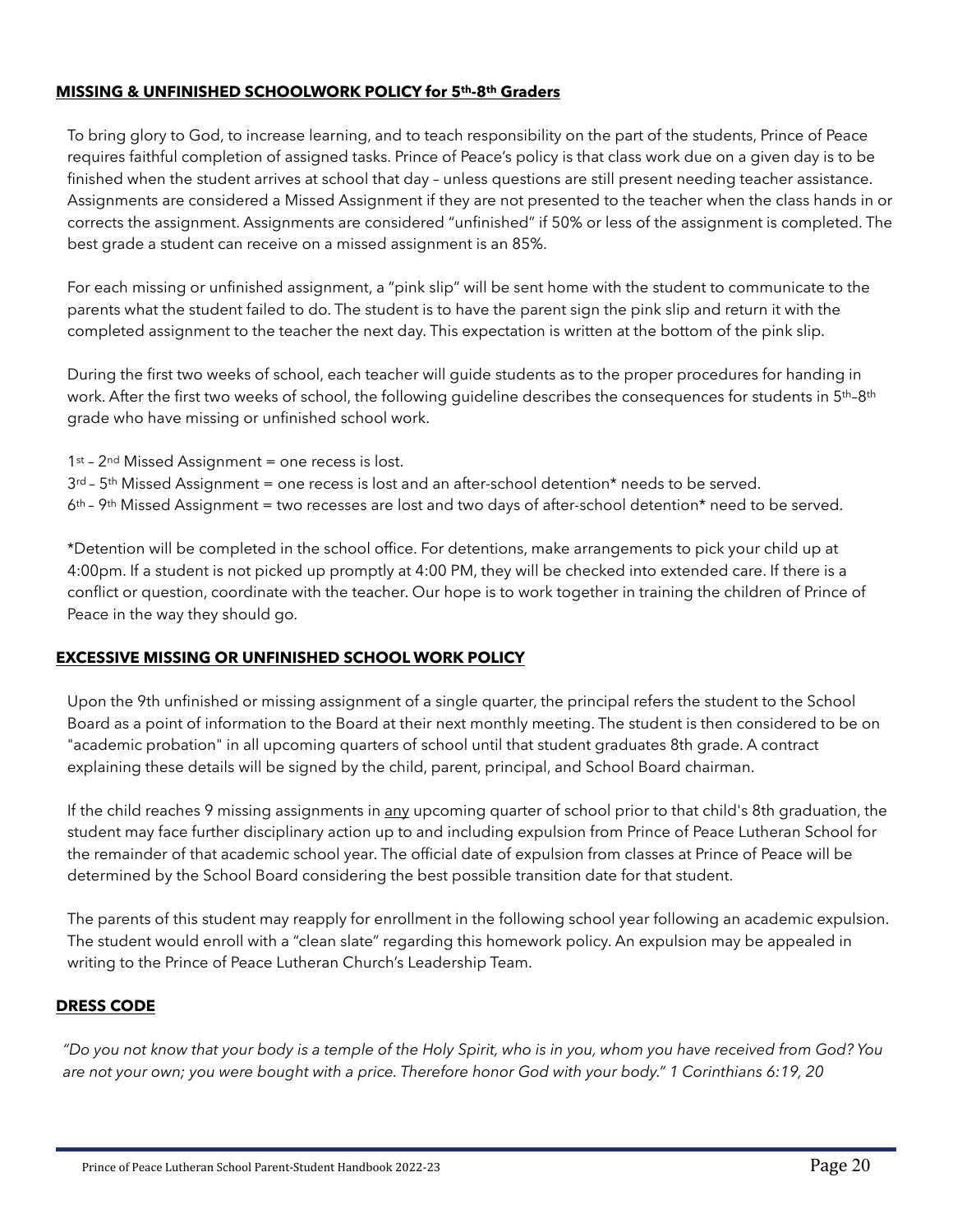The school uniform is integral to the maintenance of the school's high standards and expectations regarding student achievement and behavior. Parents are expected to support the school uniform policy. More comprehensive uniform guidelines are posted on our website.

The wearing of the school uniform:

- Builds a sense of community and ownership in the student body, ensuring pride in the school as well as forming a lasting impression of the school in the wider community.
- Builds students' self-esteem and confidence.
- Provides a clear identification of students within the school and community.
- Is a very economical and sensible way to dress students for school.
- Eliminates the opportunities for bullying based on clothes brands or styles.

# **GUIDELINES**

#### *Girls*

**Top:** Long sleeve or short sleeve Oxford blouse in blue or white (tucked in).

**Bottom:** Navy or khaki flat-front pant or navy/khaki/blue gold plaid skirt or scooter. Skirt must be worn with shorts underneath. The shorts should not be visible. Solid navy, black or white socks or stockings should be worn with the skirt/scooter.

**Accessories:** Blue gold tie or cross tie. Shoes should be mostly black or brown and should have laces in the color of the shoe. A solid brown or black belt should be worn with any item with belt loops.

**Optional:** Navy sweater vest or cardigan.

#### *Boys*

**Top:** Long sleeve or short sleeve Oxford in blue or white (tucked in)

**Bottom:** Navy or khaki flat front pant or shorts.

**Accessories:** Blue gold tie. Shoes should be mostly black or brown and should have laces in the color of the shoe. A solid brown or black belt should be worn with any item with belt loops. Solid navy, black or white socks.

**Optional:** Navy sweater vest or cardigan.

#### *PANTHER FRIDAYS*

**Top:** Long sleeve or short sleeve Prince of Peace shirts, any colored polo with no logo.

**Bottom:** Jeans, cargo pants and shorts of any color, skirt of any color

**Accessories:** Any items that are not inappropriate or distracting from the classroom learning environment. See below. *Note: All items in the school uniform must be worn in an appropriate manner. We recommend using French Toast items to ensure that uniforms are similar. However, indistinguishable items from other brands will be accepted. In particular, the light blue Oxford shirts and khaki color may be difficult to match. We strongly encourage purchasing these items in the French Toast brand. It will be up to the staff's discretion to decide if items meet the uniform policy. Students arriving without the proper uniform will receive a uniform violation. Three violation notices will result in the*  loss of the dress down option on the next Panther Friday. Parents should speak with the Principal with any questions *regarding the dress code.* 

#### <span id="page-20-0"></span>**LIBRARY**

All students are allowed to use the school library once a week.

- 1) Students may check out up to two books. Students are not allowed to check out more books until he or she returns the books from the previous week.
- 2) Students (or librarians) need to check out each book with the appropriate card.
- 3) No students are allowed in the library without a teacher or librarian present.
- 4) We rely on volunteers to serve as our librarians.
- 5) Books lost will be replaced by the students.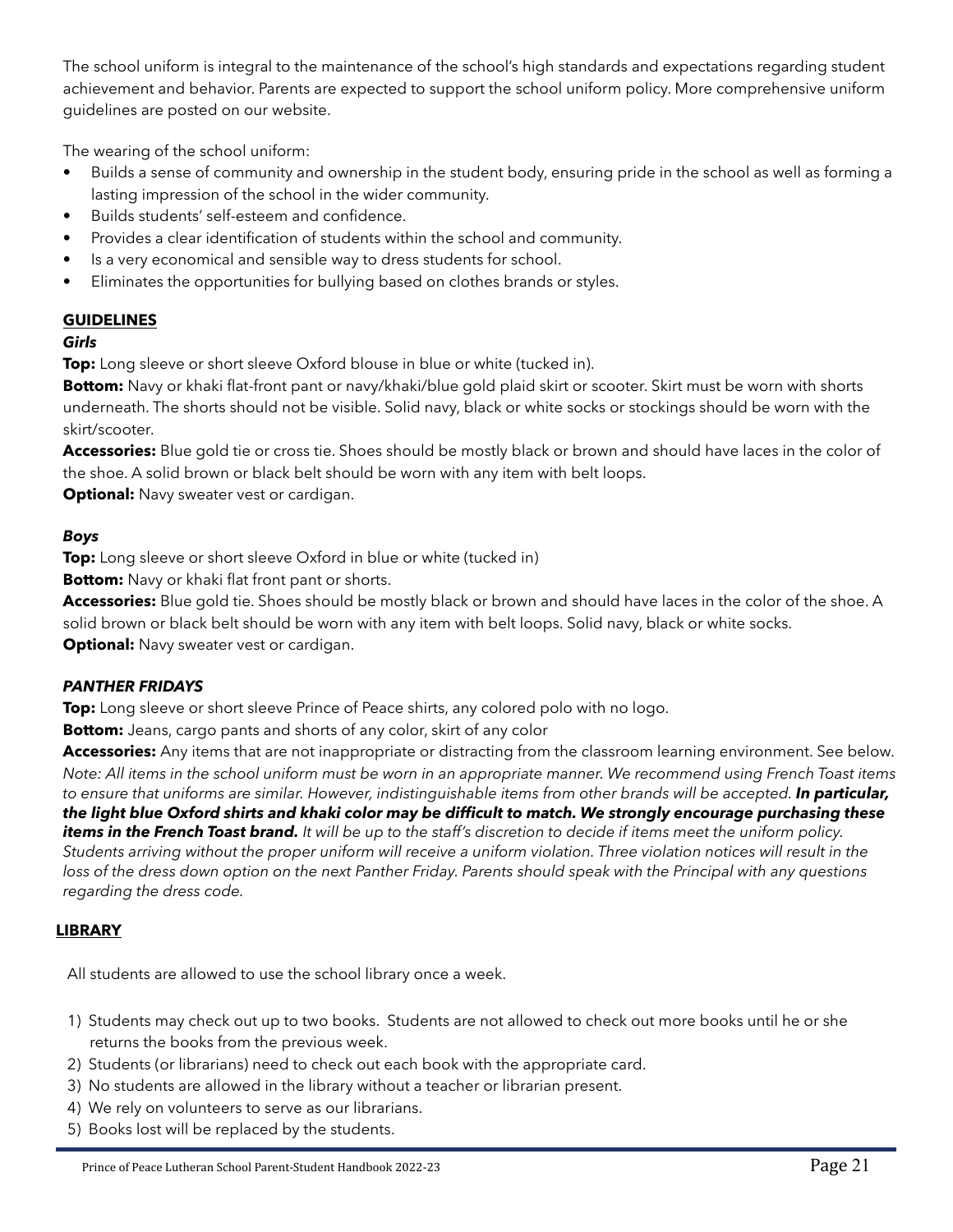#### <span id="page-21-0"></span>**RECESS POLICY**

Christian conduct is expected of students. All children will participate in playground activities unless excused by doctor's orders or parent's instructions. Teachers will determine when jackets are needed for the entire class depending on the weather. Students are to ask a teacher before removing their jackets.

Children will not be allowed to go outside for recess on days when the air temperature is below 10 $\degree$  F or when the wind chill factor goes below 0°F. Children will also not be allowed to go outside for recess on days when the air quality is deemed unhealthy. At other times, students will be expected to play outside for recess. Everyone should cooperate while playing at recess. This includes sharing equipment and play areas. When we have inclement weather during the school day, recesses will be conducted in the gymnasium/classrooms.

#### <span id="page-21-1"></span>**TELEPHONE & CELL PHONE POLICY**

No student cell phones are to be used on the school campus during school hours (8:30 AM - 3:30 PM) or during extended care both before school and after school. If parents deem it necessary that their child has a cell phone for after school purposes, the phone should be turned "off" during school hours and should not be used until after 3:30 PM. If a student is found using their cell phone before or after these times, the phone will be given to a teacher for parents to pick up.

Limited student phone calls will be allowed. The school will work to develop planning and responsibility on the part of students. Students are to receive permission from a faculty member for each call. Calls are only to be made from the principal's or secretary's office, or a teacher's cell phone.

Students should make arrangements for participating in after-school activities such as going home with a friend, practices, etc. before leaving for school in the morning. Communication, whether verbal or written, should also be made with the teacher upon arriving at school.

#### <span id="page-21-2"></span>**ELECTRONIC DEVICES**

To assist the children in social skills and physical fitness, the use of electronic devices are not permitted to be used during school hours. If brought to school, they are to be stored in a safe place and may only be used once school has been dismissed. Under special circumstances, a teacher may allow for such devices.

#### <span id="page-21-3"></span>**TECHNOLOGY ACCEPTABLE USE POLICY**

Technological resources, including computers and other electronic devices, with or without Internet access, provide a unique opportunity to enhance instructional methods, appeal to different learning styles, and encourage exploration and individual creativity. It is the goal of Prince of Peace Lutheran School to provide those resource opportunities to the students and staff.

#### **For more information concerning our 1-to-1 iPad expectations, please see iPad appendix.**

With the use of technological tools, comes attached a list of expectations and requirements. This Acceptable Use Policy covers various areas of student expectations and requirements, ranging from aspects of Christian conduct and etiquette to compliance with governmental laws.

- A. Rules and Requirements for hardware and software
- B. Appropriate Internet usage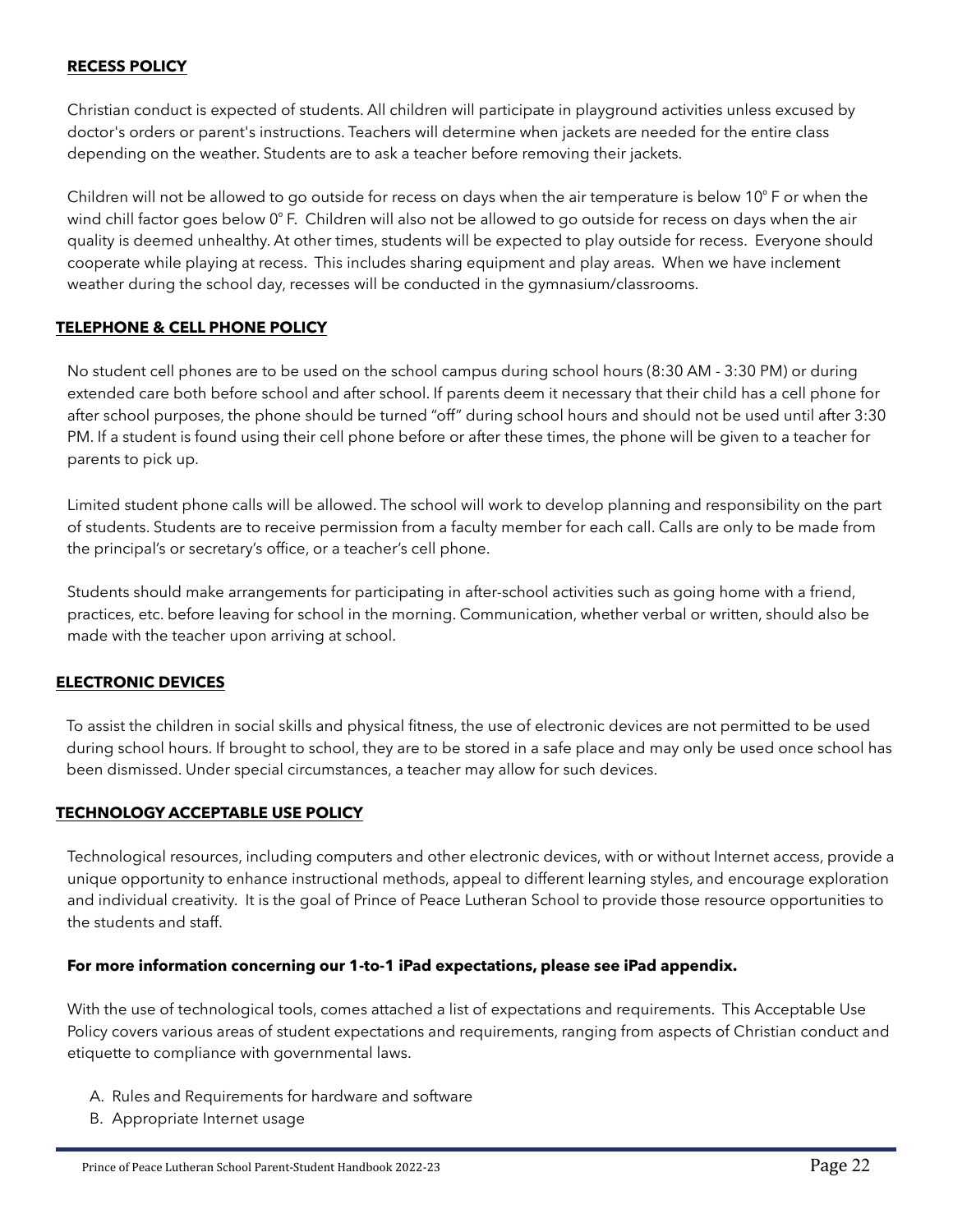- C. Student safety
- D. Privacy and Intellectual Property
- E. Disclaimer
- F. Consequences

#### **A. Rules and Requirements for hardware and software**

Damaging, altering, modifying software or hardware is strictly prohibited. Only Prince of Peace Lutheran School staff is allowed to install any new software, app, or other downloaded program onto school property.

Printing materials is allowed for educational purposes. No printing of personal materials is allowed without the approval of school staff or teachers.

Reconfiguring of any of the device settings is prohibited.

#### **B. Appropriate Internet usage**

Students are not allowed to retrieve, save, download, forward, text, or display hate-based, offensive, pornographic or sexually explicit material. Students are not allowed to use school resources for any commercial or gambling purpose.

Student chat, instant messaging, skyping, or any other social media application is prohibited without the approval of a teacher of staff member.

Student internet use that is not educationally-important is deemed low priority and is only acceptable with teacher or staff approval.

Students and teachers of Prince of Peace Lutheran School will refrain from "friending" each other on Facebook, snapchat, instagram, twitter, etc. while the student is enrolled.

#### **C. Student Safety**

Under no circumstances should a student give his/her account information, passwords, or other sensitive data unless directed to do so by a teacher or staff member for educational purposes. Students should not reveal full name, home address, phone number while using the internet unless directed to do so by a teacher or staff member for educational purposes.

It is a criminal act to electronically harass, cyber-bully, or cyber-stalk a fellow student, teacher, or staff member. Students are prohibited from presenting any e-mail, chat, or other correspondence that has the purposeful intent of being hurtful, demeaning, sexual, or racist.

#### **D. Privacy and Intellectual Property**

Copyright and Intellectual laws strictly prohibit the copying, selling, or distributing copyrighted, trademarked, or licensed material, including illegally shared music files, video files, gaming files, or any other software.

Students are not allowed to use other student's materials without verbal permission of the student.

#### **E. Disclaimer**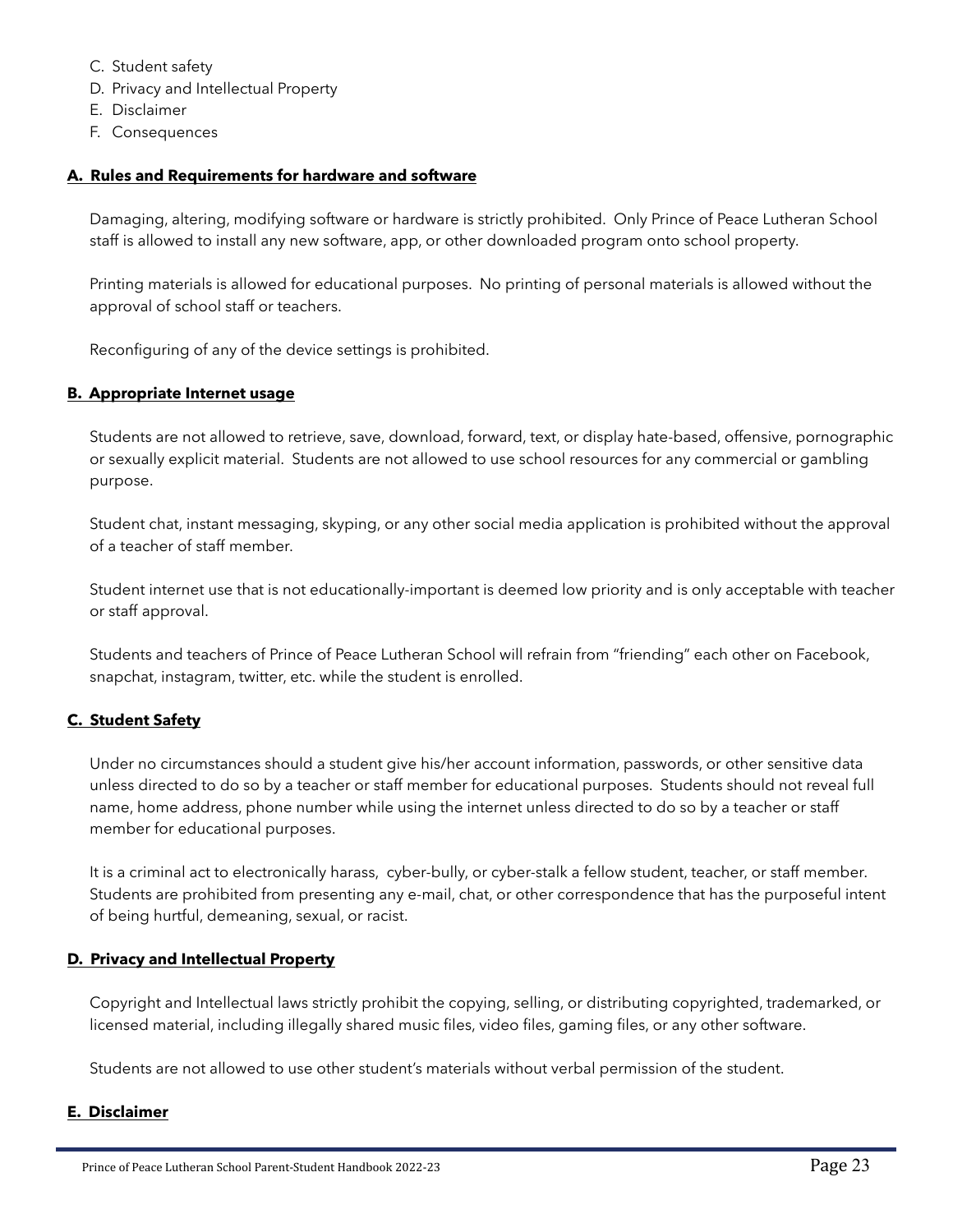Prince of Peace Lutheran School reserves the right to monitor all aspects of student technological use, including school-created e-mail accounts.

Prince of Peace Lutheran School makes no warranties of any kind for the technological resources it provides. That includes loss of data resulting from delays, non-deliveries, improper deliveries, data-storage malfunction, or any formatting issues.

Prince of Peace Lutheran School is not responsible for any financial liabilities a student takes on in the purchase of downloaded materials.

Prince of Peace Lutheran School has taken precautions to restrict access to controversial and offensive materials. However, being on a global network, it is impossible to control all materials a student may encounter. Prince of Peace Lutheran School believes students should be taught how to make God-pleasing decisions concerning the content they access. Prince of Peace Lutheran School has taken appropriate measures to restrict offensive materials, and the school is not responsible if a student accesses content by side-stepping the filter.

# **F. Consequences**

Students choosing to willfully act in ways that are contrary to this Acceptable Use Policy are eligible for the loss of access to all technological resources. A student may serve an in-school detention, an out-of-school suspension, or expulsion for severe cases of misconduct.

# <span id="page-23-0"></span>**CARE OF PROPERTY**

Children are expected to take care of the facilities and equipment which have been provided for their education. Students are expected to pay for any damage to books, desks, and property beyond normal wear. In every way possible the children are expected to assist the teachers and custodians in keeping the building and property in good condition. Book fines may be assessed at the end of the school year for books that receive excessive wear. The school and church property are always under surveillance. Incidents may be reviewed by school personnel if the need arises.

#### <span id="page-23-1"></span>**LUNCH PROGRAM**

Our school does not offer a daily lunch program. Throughout the week, grades PreK-8 are to bring lunch from home. Microwaves are available for lunches that need to be heated. If a child forgets a lunch, there is a charge added to the extended care bill for providing a lunch.

#### <span id="page-23-2"></span>**FOOD ALLERGY GUIDELINES**

There may be students enrolled at Prince of Peace with varying levels of a food allergy – specifically an allergy to nuts. All staff, families, and friends of Prince of Peace will support the following guidelines out of Christian love for and service to these students and their families:

- a) All school staff (teachers, secretary, pastor, and volunteers), students, and families will be aware of the names of the Prince of Peace students who have a food allergy.
- b) All school staff will be trained in the locations and use of the Epi-Pen.
- c) Teachers will not use any food allergy items during any teaching lessons.
- d) Snacks during snack time in a classroom where a food allergy student is present should be "allergy free".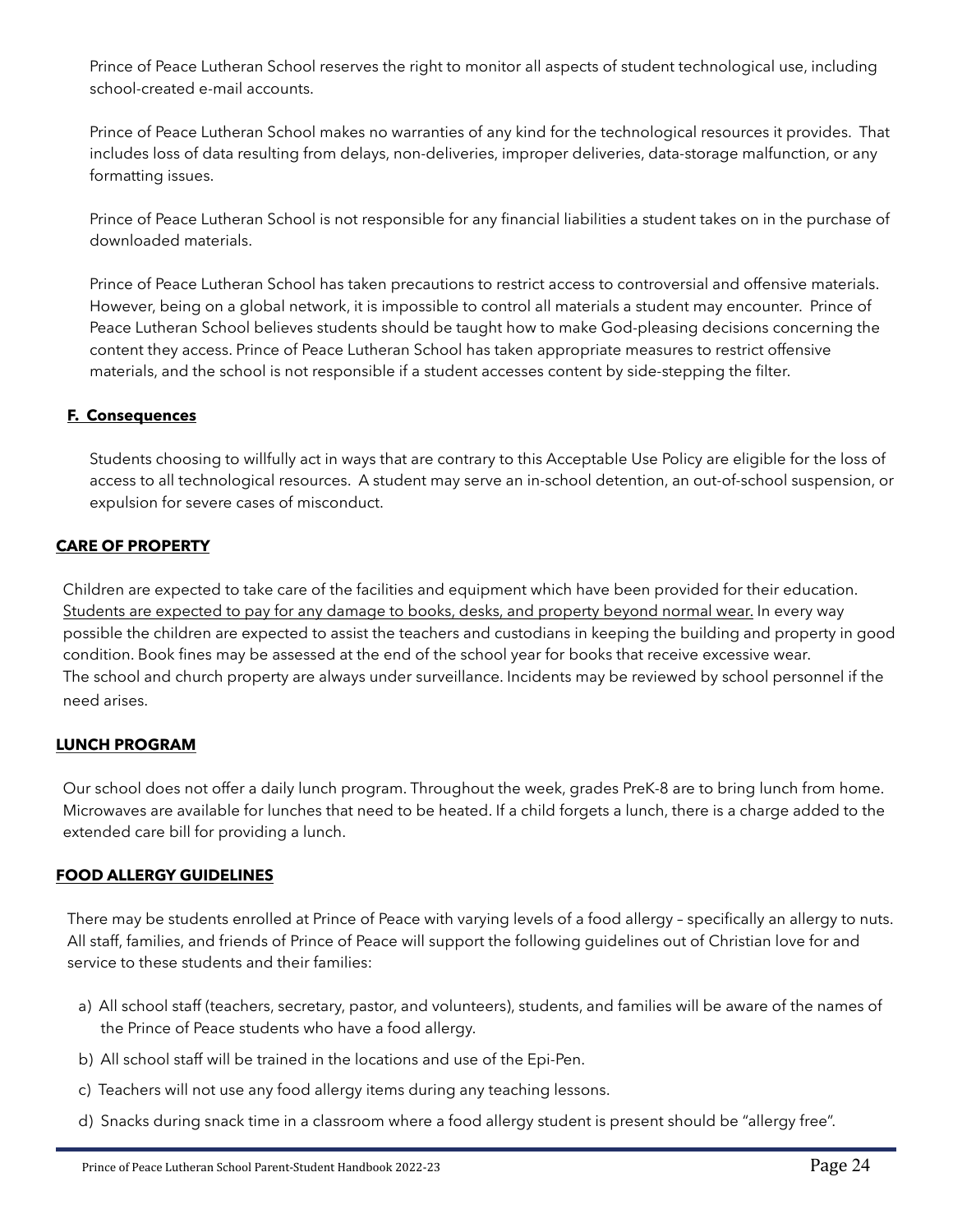- e) Snacks during snack time in a classroom where a food allergy student is not present might not be "allergy free". In this classroom, a student who eats an allergy related food will wash their hands and also the surface on which they were eating.
- f) During the lunch period, there will be no sharing of any kinds of foods.
- g) All special occasion snacks or foods (birthday treats, etc.) to be handed out to the entire student body, or to a smaller group that includes a student with a food allergy, should be pre-packaged.
- h) If a pre-packaged snack or food to be handed out during the lunch period is not allergy free, a substitute snack that is allergy free should also be brought for a student with an allergy to enjoy. Staff will also have such snacks available if needed.
- i) A list will be provided to all parents identifying which classrooms have allergies and what items are/are not allowed or recommended due to the allergies.

# <span id="page-24-0"></span>**SCHOOL PORTRAITS**

Pictures of all students will be taken by a photographer. Packets of pictures will be ordered after the digital proofs have been seen by the parents. Student pictures will also be used for their profile picture within our School Information System; PowerSchool. If you would like a copy of the digital photo sent to you, please make arrangements with the Principal.

#### <span id="page-24-1"></span>**VISITATIONS**

All parents are welcome and encouraged to visit the school at any time. We encourage parents to set the goal of visiting school at least one hour per year (outside of weekly chapels and other special invitations to attend classroom events). Teachers appreciate a call beforehand so materials (chair, schedule, texts) can be provided. However, an open door policy is always in place. Out of courtesy, if a parent wishes to meet with a teacher about a specific topic, please arrange a meeting before or after school.

Volunteers present during the normal school day are asked to keep in mind the atmosphere for education and act accordingly to help keep interruptions at a minimum. Cooperation in the education of all students is appreciated.

#### <span id="page-24-2"></span>**EDUCATION ASSISTANCE PROGRAM (EAP)**

EAP assists parents in the Christian training of children with special needs. An individualized plan is developed for the child by the EAP director, parents, and teacher(s). This individual education plan may be carried out in the classroom or in another room. Parental consent must be given for a child to benefit from the program. Parents will receive regular updates concerning a child's progress. Guidelines of the program are available upon request.

#### <span id="page-24-3"></span>**CHOIR AND HAND CHIMES**

The purpose of choir and hand chimes are to, *"Sing to the Lord, praise His name; proclaim His salvation day after day"* (Psalm 96:2). Choir and hand chimes are open to children in 3<sup>rd</sup>-8<sup>th</sup> grade. Rehearsals are held during the school day. Attendance is required on a regular basis. Choir sings throughout the year in church services at Prince of Peace as well as other special singing events. Students commit to membership at the beginning of the year and may only be changed with parental consent. Students joining choir and/or hand chimes will be expected to commit to attendance of the performances.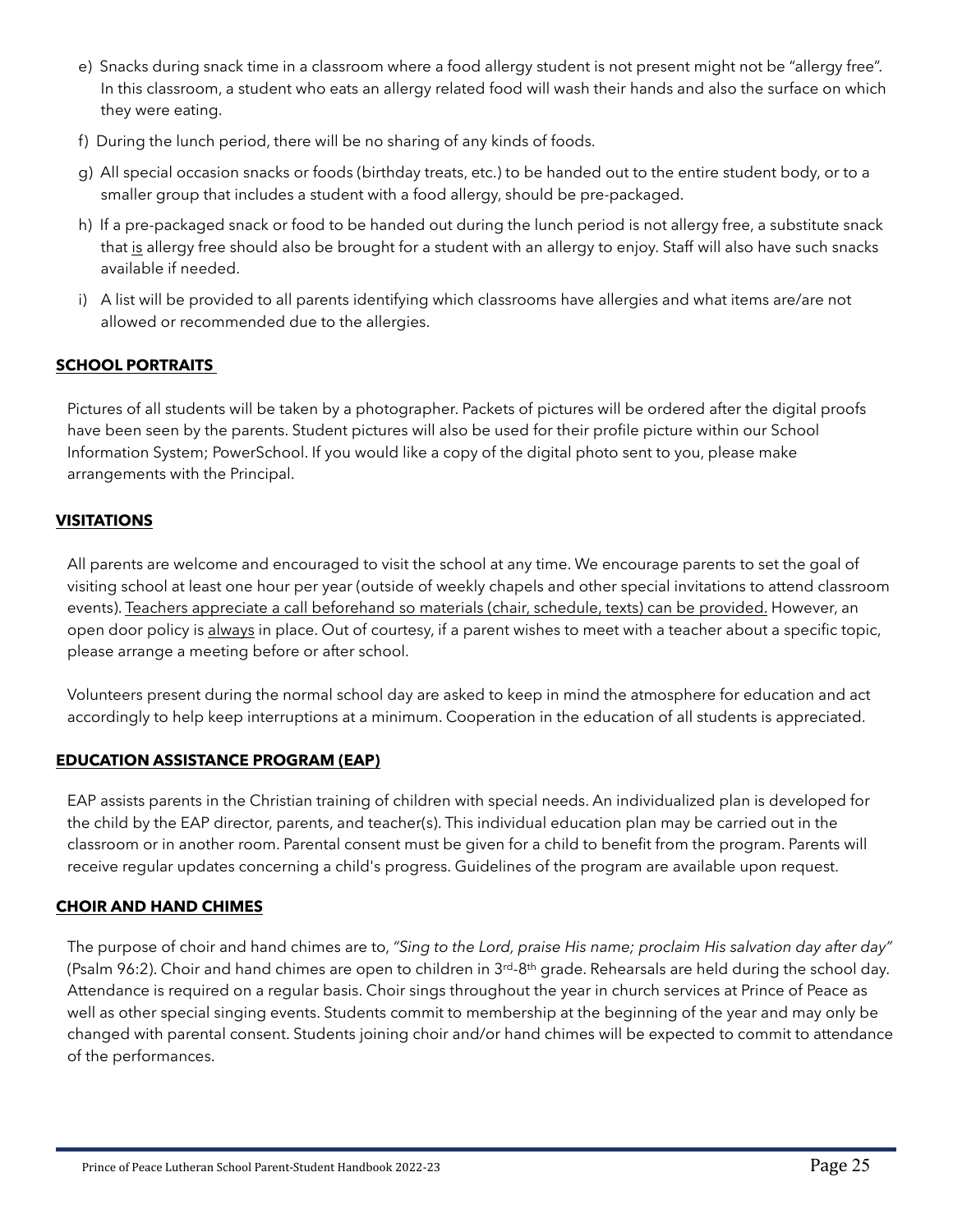#### <span id="page-25-1"></span>**EXTRACURRICULARS**

Presently, Prince of Peace is able to offer the following extracurricular activities:

- Volleyball (Fall Sport) offered for grades 5-8
- Running Club (Fall Sport) offered for grades 1-8
- Basketball (Winter Sport) offered for grades 5-8
- Dance/Cheer (Winter Sport) offered for grades 1-8
- Track & Field (Spring Sport) offered for grades 1-8

To be eligible\* for any school sport, a student must have a grade of C or better in every class. A weekly check will take place to ensure that students are eligible in all subject areas. To help keep continuity for the team and coach, as well as encourage academic excellence, a child will be permitted one time of ineligibility within a given season. Once the second time a child is declared ineligible in a given season, the child will be unable to continue with practices and games. The principal and athletic director may exercise discretion in specific cases.

*\*Eligible means that the child may practice with the team and play in games.*

#### <span id="page-25-0"></span>**INSURANCE POLICY**

Prince of Peace Lutheran Church's insurance policy covers our students while traveling to and from school sporting events and field trips. Students are not covered while participating in the actual sporting events. Parents will need to check with their insurance company for this coverage.

#### <span id="page-25-2"></span>**EMERGENCY PROCEDURES**

#### **Fire**

- 1) Fire drills are to be held each month of the school year.
- 2) Children should evacuate orderly according to the emergency evacuation plan posted in each classroom.
- 3) Windows and doors are to be closed when the evacuation takes place.
- 4) Teachers must make sure all their students are accounted for immediately following the evacuation. This should be done a safe distance away from the building at a designated location.

#### **Earthquake**

- 1) At least one earthquake drill should be conducted annually. This is usually done in early September.
- 2) The children and staff will take cover under their desks in the classroom.
- 3) Students are to practice correct protection strategies throughout the drill.

#### **Intruder**

1) In August, teachers will lead the students in a lockdown procedure and also a "SAFEZONE" drill in practice for a building intruder. Parents will be informed of these drills via the newsletter.

#### <span id="page-25-3"></span>**BIBLE INFORMATION CLASS (BIC)**

Any family that is not currently a member of Prince of Peace Lutheran Church that is interested in becoming a part of Prince of Peace Lutheran's church family should contact the principal for more information. The principal will put the family into contact with the pastor(s) of Prince of Peace. All non-members who are new to Prince of Peace are strongly encouraged to attend a BIC or condensed BIC with our pastor(s) to learn more about the basics of Lutheran Christianity.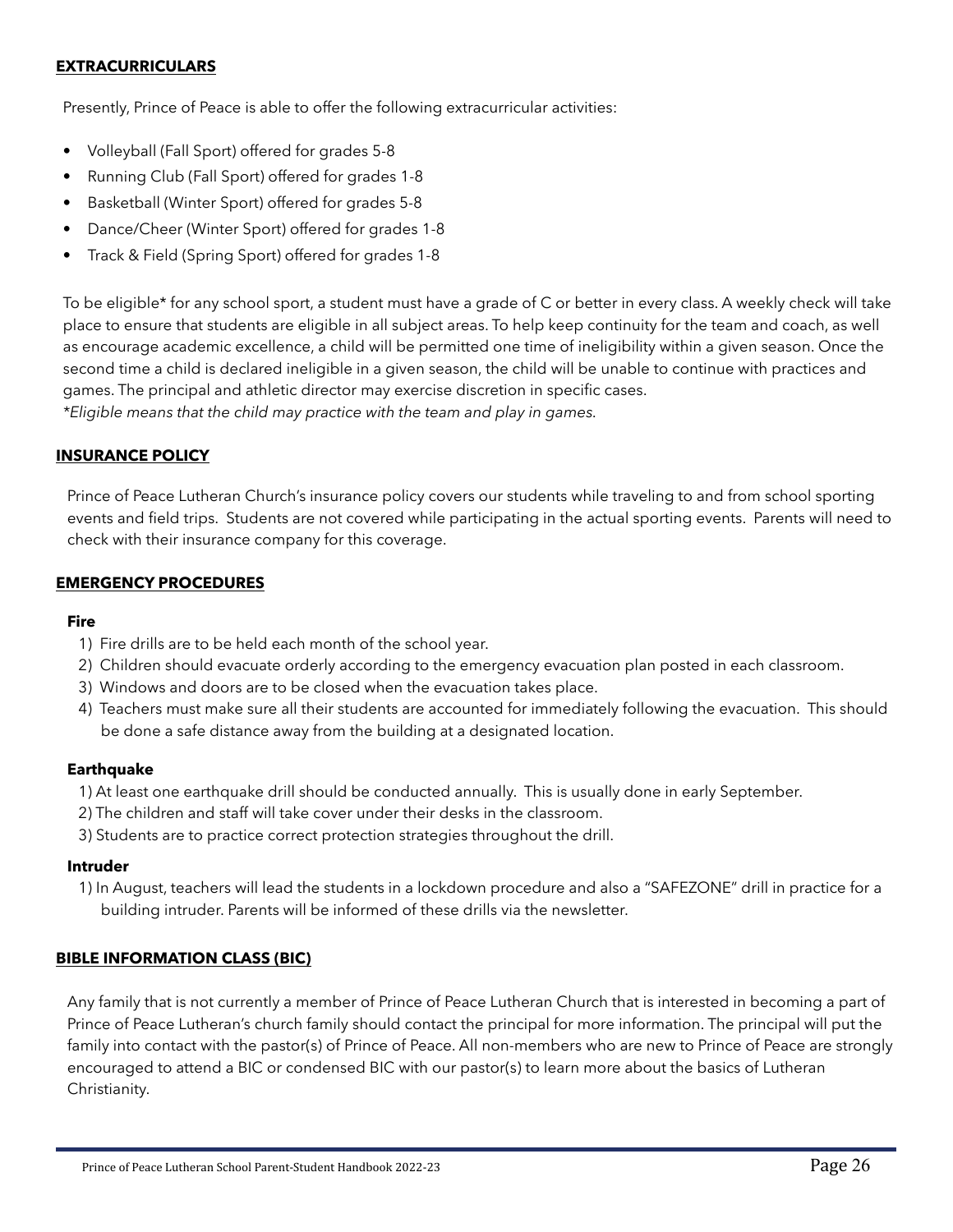#### <span id="page-26-0"></span>**RIGHTS OF CUSTODIAL & NON-CUSTODIAL PARENTS**

Prince of Peace Lutheran School will honor the parental rights of natural and adoptive parents unless those rights have been altered by a court.

The term "custodial parent" refers to a biological or adoptive parent to whom a court has given primary physical and legal custody of a child, and a person such as a caseworker or foster parent to whom a court has given legal custody of a child.

Prince of Peace Lutheran School will not restrict access of custodial and non-custodial parents to their student's records, unless the school has been provided a copy of a court order that limits those rights. If the school is provided with such a court order, school officials will follow the directives set forth in the order.

Prince of Peace Lutheran School will provide the custodial parent with routine information about his or her child, including notification about parent-teacher conferences. The school will not provide the non-custodial parent with such information on a routine basis, but will provide it upon the non-custodial parent's request unless it has been denied by the courts.

A non-custodial parent who wishes to attend parent-conferences regarding his or her child will be provided information about conference times so both parents may attend a single conference. The school is not required to schedule separate conferences if both parents have been previously informed of scheduled conference times.

If either or both parents' behavior is disruptive, staff members may end a conference and reschedule it with appropriate modification or expectations.

Prince of Peace Lutheran School will release children to the custodial parent or the designated appointee unless otherwise noted by the custodial parent.

#### <span id="page-26-1"></span>**HUMAN DISASTER PLAN**

If a human disaster would arise within the church, school, or home of a student it will be the responsibility of the pastor, principal, and/or teachers to address such human disaster. They will counsel the students, parents, and others in need of counseling or support. If they feel that help is needed in any situation they may contact Granite Public Schools Crisis Response Team members by calling the Director of Prevention and Student Placement, Granite Public Schools, at 385-646-4387.

#### <span id="page-26-2"></span>**CURRICULUM REVIEW CYCLE**

The following cycle is used to review the Kindergarten through 8th grade curriculum, that is, which subject(s) will be reviewed each year. This cycle includes reviewing and replacing instructional materials (all materials such as textbooks, software, ancillaries, manipulatives, etc.).

Christlight & Science – History – Math – Language Arts – Reading – PE/Health/Art/Technology

The school includes in its curriculum state mandated programs unless they conflict with the Bible.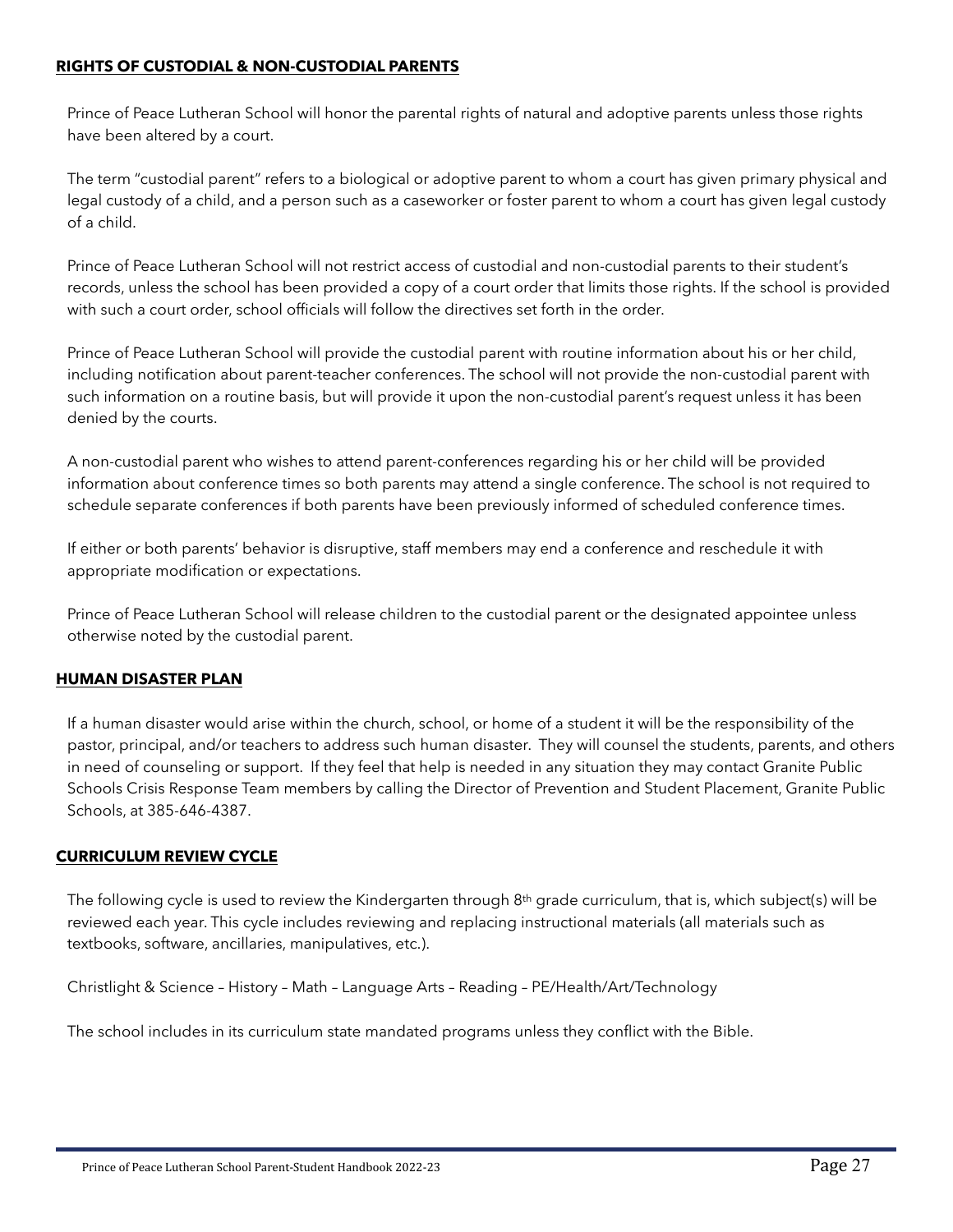#### <span id="page-27-0"></span>**PASTORAL COUNSELING AVAILABLE**

Our pastor(s) are willing to meet with families or students who desire to speak with a pastor. Also, the teachers and principal consult with our pastor(s) regarding students' spiritual growth. This happens as needed, but also happens twice annually following parent-teacher conferences during our staff in-service meetings in October and February. Licensed counseling services are also available through an affiliated organization: Christian Family Solutions. For more information about this service, please speak with our pastor(s).

#### <span id="page-27-1"></span>**IN CLOSING . . .**

Our purpose at Prince of Peace is to partner with and assist you, the parents, in the Christian training and educating of your children. The number of hours which we have your children is a small fraction of his/her total life. You are their #1 influence in their life in all areas. We will do our very best to see that the authority and responsibility which God and you have given to us is carried out to the best of our God-given ability. Let's work together to carry out this very important task our Lord has given each of us – the Christian training of His children. By making Jesus our motivation and God's Word as our daily guide in this life, we – as teachers and parents – can together with our children praise and glorify God now and in eternity. May the Lord enable us to accomplish this work!

#### <span id="page-27-2"></span>**iPad Appendix**

#### **Accountability:**

- 1. Students are expected to bring their iPads to school every day and are encouraged to bring them home if *needed for homework.*
- *2. Student iPads should be fully charged before coming to school.*
- *3. The case should be left on at all times to avoid damage to the screen or frame.*
- *4. Students should share all passcodes and passwords with parents and teacher in case they forget their password or are locked out. If a password ever should need to be changed it should also be communicated.*
- *5. If students get 3 or more late assignments/pink slips the iPad will be taken away from the student until those assignments are turned in unless the iPad is needed to complete the aforementioned assignment.*
- *6. If a student receives any grade lower than a C- on a mid-quarter or quarterly report, then it will be taken away until that grade is improved.*
- *7. The cost of \$300 to pay for the iPad will be completed by the end of the school year by either 1) payment in full or 2) being added to monthly FACTS payment during the first year of use.*
- *8. At the end of the school year, if the iPad is not completely paid off, it will remain at school for the summer.*

#### **Benefits to the classroom:**

Here are just a few of the many, many benefits iPads offer to enrich student learning:

- Access to some digital textbooks
- Real-time teacher control of multimedia on devices
- Easy ability to watch instructional videos
- Quick access to email teachers
- Student collaboration
- Creation of multimedia presentations using apps/videos to demonstrate learning comprehension
- Easy access to online reference information
- Apps!
- Access to view grades *(via Powerschool)*
- Progressive student portfolios to show growth in learning over the year
- Reinforces keyboarding and word processing skills
- Typing/picture taking as ways to take notes
- Saving paper/environment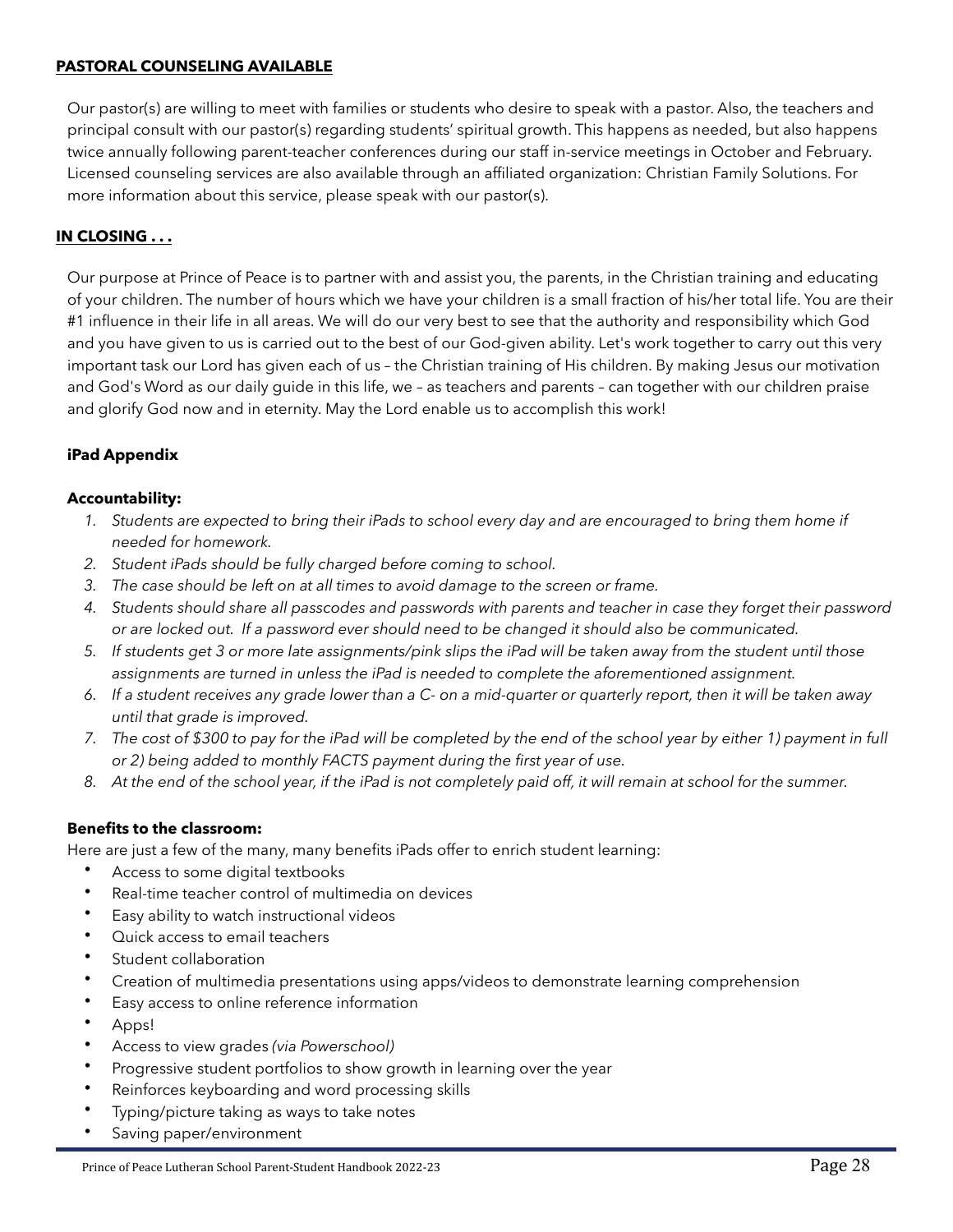<span id="page-28-0"></span>

PRINCE OF PEA



**FEES** TUITION ି ତ  $2022 - 2023$ 

**LUTHERAN SCHOOL** 

# **PRESCHOOL TUITION RATES**

| <b>T/TH 1/2 Day Session</b>        | \$1,800.00 |
|------------------------------------|------------|
| <b>T/TH Full Day Session</b>       | \$3,200.00 |
| M/W/F 1/2 Day Session              | \$2,400.00 |
| <b>M/W/F Full Day Session</b>      | \$4,400.00 |
| M/T/W/TH/F 1/2 Day Session         | \$3,600.00 |
| <b>M/T/W/TH/F Full Day Session</b> | \$6,600.00 |

# **K-8 TUITION RATES**

| <b>Kindergarten 1/2 Day Session</b> | \$2,100.00 |
|-------------------------------------|------------|
| Kindergarten 1/2 Day + 2 Afternoons | \$2,700.00 |
| Kindergarten 1/2 Day + 3 Afternoons | \$3,000.00 |
| Kindergarten Full Week Session*     | \$3,600.00 |
| * PoP Member Discount               | \$3,450.00 |
| <b>1ST GRADE*</b>                   | \$3,800.00 |
| * PoP Member Discount               | \$3,500.00 |
| <b>2ND GRADE*</b>                   | \$4,600.00 |
| * PoP Member Discount               | \$3,800.00 |
| <b>3RD-8TH GRADE*</b>               | \$5,500.00 |
| * PoP Member Discount               | \$3,800.00 |

# **OTHER FEES & DEADLINES**

| <b>Registration Fee</b> (per student)                   | \$100.00      |
|---------------------------------------------------------|---------------|
| <b>CPA Fee</b> (per student)                            | \$25.00       |
| <b>Extended Care Hourly Rate</b> (pro-rated)            | \$5.65        |
| <b>Missing Lunch Fee</b>                                | \$6.00        |
| <b>Key Fob Replacement Fee</b>                          | \$10.00       |
| <b>Family Tuition Cap</b>                               | \$9,500       |
| <b>PoP Member Family Tuition Cap</b>                    | \$7,400       |
| <b>Early Enrollment Cut-Off</b>                         | March 1, 2021 |
| <b>FACTS Financial Aid Deadline</b>                     | May 1, 2021   |
| <b>Payment in Full Deadline</b> (\$200 family discount) | July 31, 2021 |

# Please Note:

- 1. The average cost to educate a child in our grade school is roughly \$7,500. Prince of Peace Lutheran Church subsidizes the cost of every student to make our school more affordable. More details on the next page.
- 2. The Registration Fee is non-refundable and a separate cost from tuition fees.
- 3. Family Tuition Caps are designed as the final amount a family pays for school year tuition. More details on the next page.
- 4. FACTS charges fees for processing tuition payments as well as submitting financial aid applications. These fees go directly to FACTS, not Prince of Peace. FACTS' fees for the 2022-2023 school year are as follows:
	- Financial Aid Application Fee: \$30
	- One-time or semi-annual payment plan: \$20